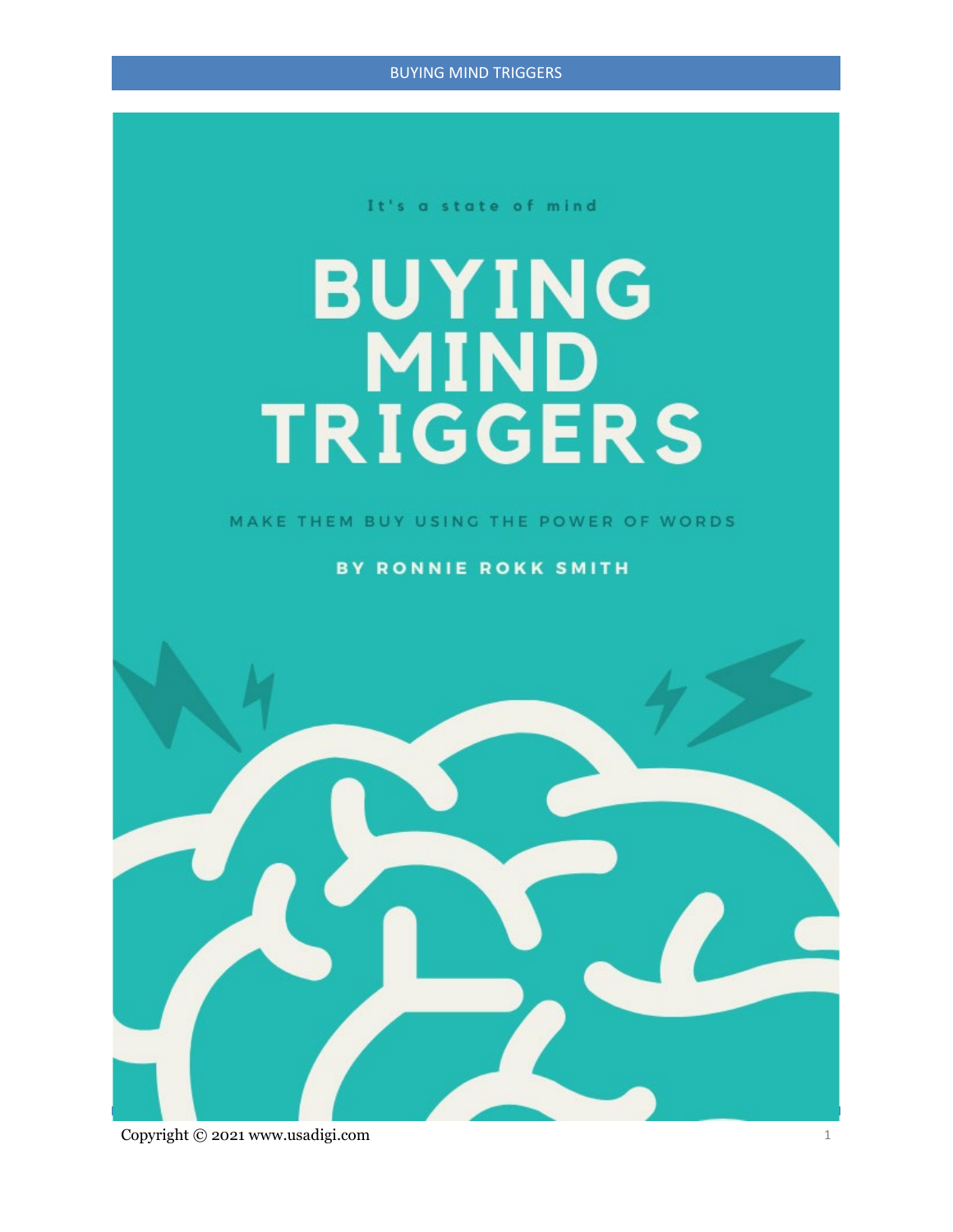#### **LEGAL NOTICE**

The Publisher has strived to be as accurate and complete as possible in the creation of this report, notwithstanding the fact that he does not warrant or represent at any time that the contents within are accurate due to the rapidly changing nature of the Internet.

While all attempts have been made to verify information provided in this publication, the Publisher assumes no responsibility for errors, omissions, or contrary interpretation of the subject matter herein. Any perceived slights of specific persons, peoples, or organizations are unintentional.

In practical advice books, like anything else in life, there are no guarantees of income made. Readers are cautioned to reply on their own judgment about their individual circumstances to act accordingly.

This book is not intended for use as a source of legal, business, accounting or financial advice. All readers are advised to seek services of competent professionals in legal, business, accounting, and finance field.

You are encouraged to print this book for easy reading.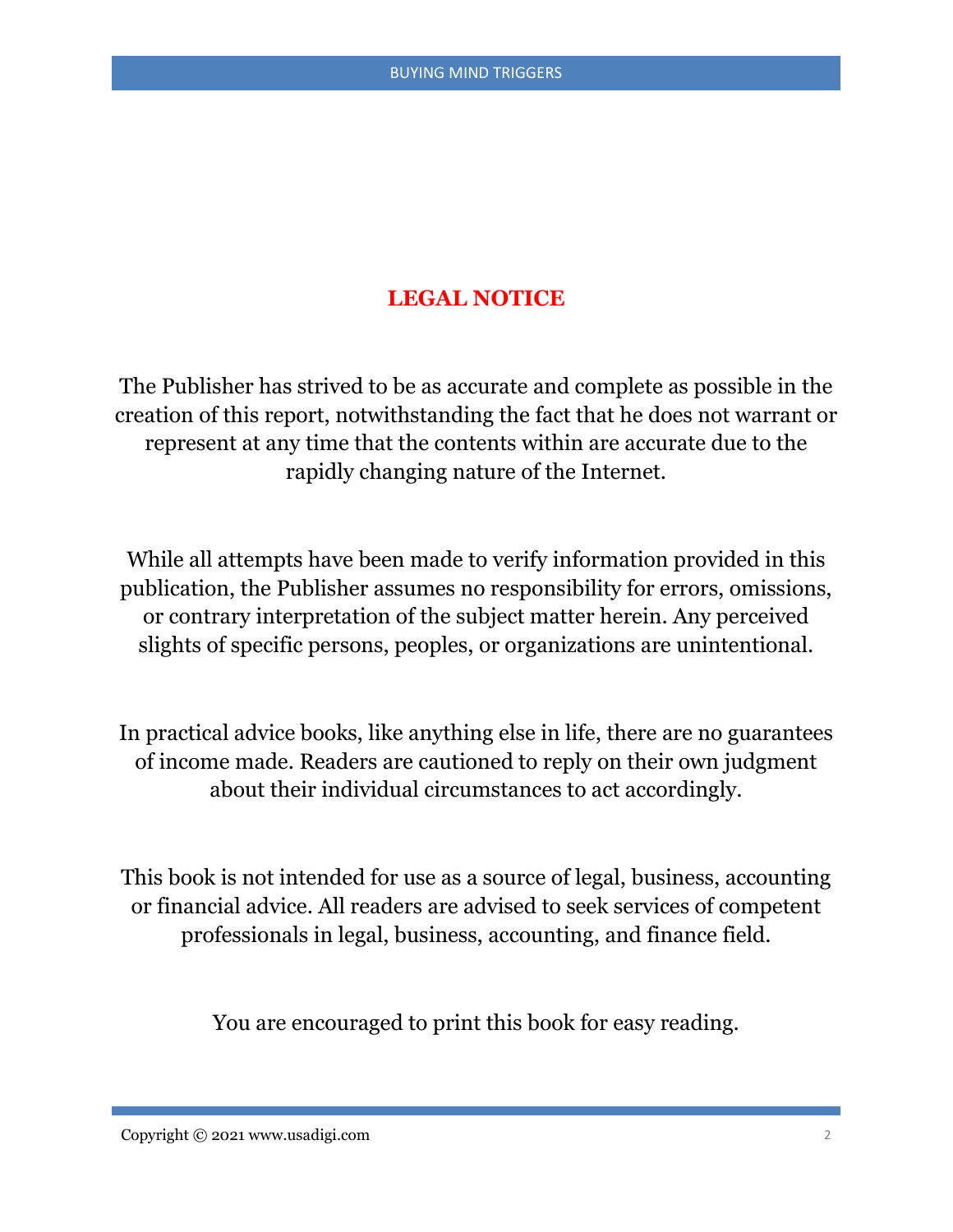# **TABLE OF CONTENTS**

| Title Page 2                                                                                 |
|----------------------------------------------------------------------------------------------|
| <b>LEGAL NOTICE</b><br>$\overline{2}$                                                        |
| TABLE OF CONTENTS<br>3                                                                       |
| Chapter 1: Introduction<br>$\overline{\mathcal{A}}$                                          |
| Chapter 2: Appropriate Communication is Vital<br>6                                           |
| YOU Are Important to Me<br>8                                                                 |
| <b>Choosing The Right Vehicle</b><br>$\mathbf Q$                                             |
| Chapter 3: Terms like Free, Immediate, Guarantee and Results Make Sense<br>12                |
| Chapter 4: I Have Become a Subscriber; Now What?<br>16                                       |
| Chapter 5: Miscellaneous Power Words for Internet<br>Marketing Create Your Own Product<br>24 |
| Chapter 6- Power Words List & Headline Examples for Internet Marketing<br>31                 |
| Chapter 7- Headline Formulas for Internet Marketing 35                                       |
| More Resources 36                                                                            |
|                                                                                              |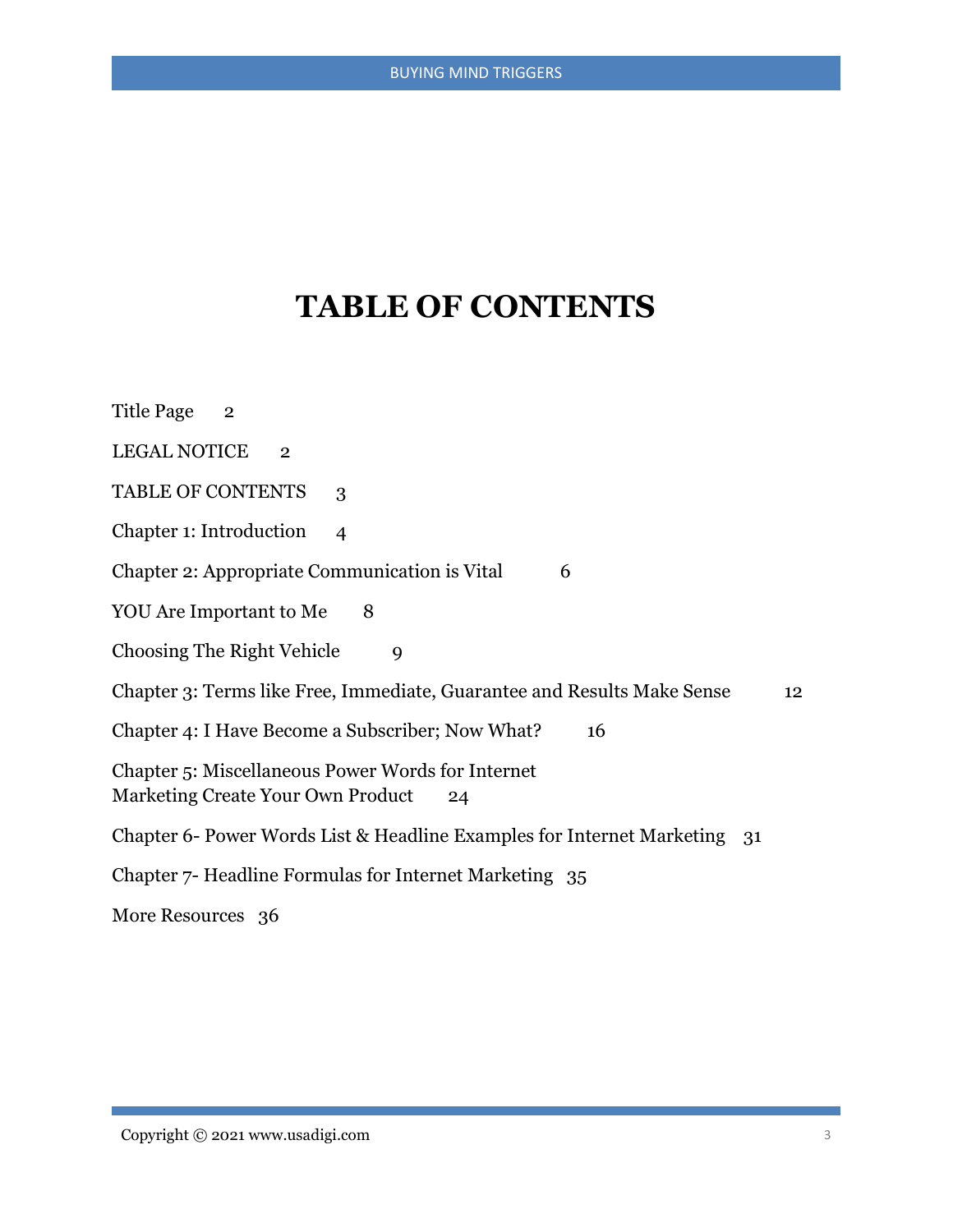# **Psychological Triggers or is it... Mind Control?**

The art of using Psychological Triggers to make money online.

# **Chapter 1 - Introduction**

"Money is evil." "Money is not everything in this world." "We have enough money for our needs; our needs are very simple." "What will we do with so much money; can we take it to Heaven with us when we die?"

These are oft-repeated declarations, heard all over the world. Even you may have verbalized the same, at times. Nonetheless, be honest! Are these your true feelings?

Can you truthfully state that you do not feel a twinge of envy whenever you see someone living in a palatial bungalow, holidaying in wonderful places,

Copyright © 2021 www.usadigi.com 4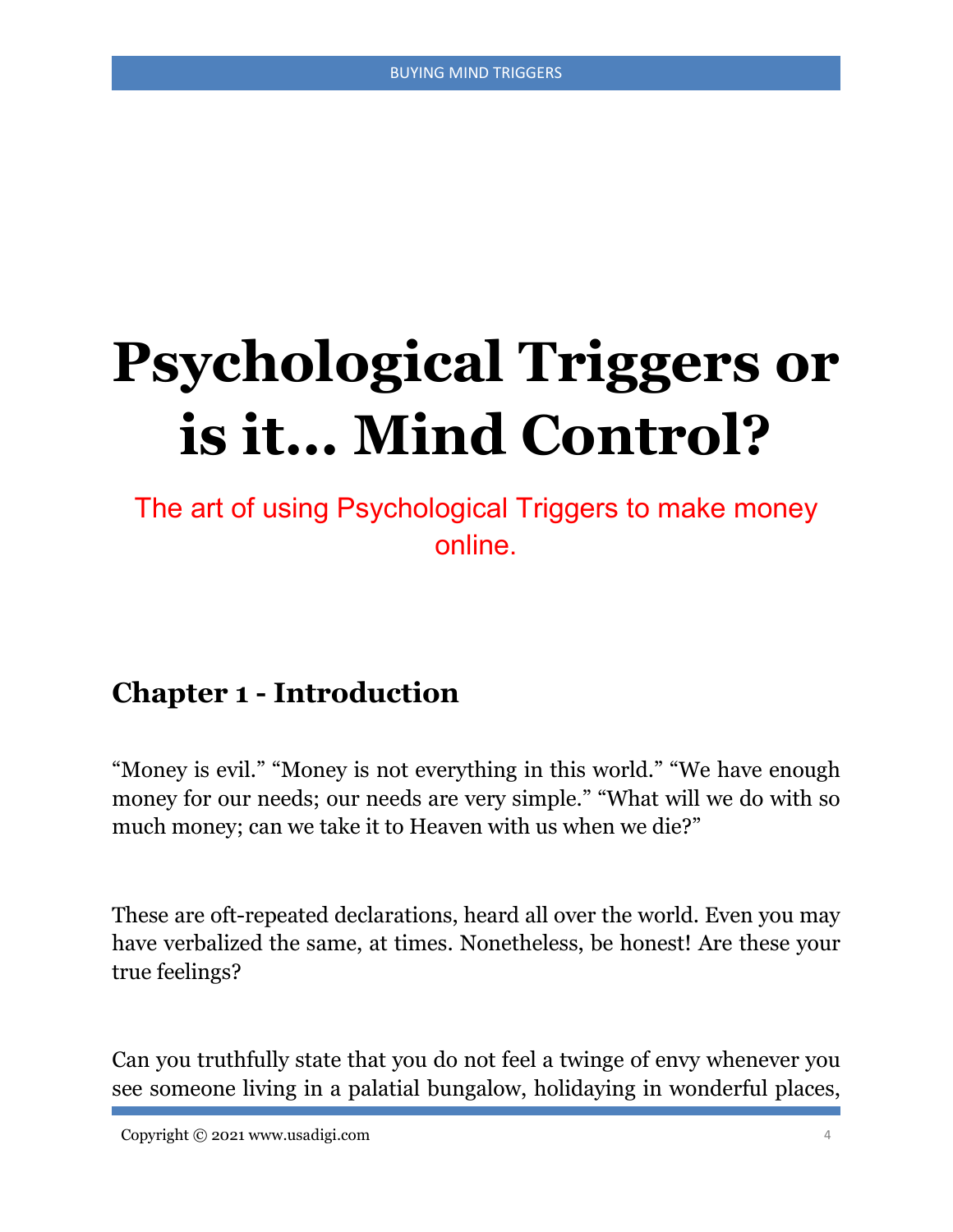moving around in an expensive car, donning costly apparel, or spending at whim? Not an easy question to answer, isn't it?

It is only rich and successful individuals, who can arouse such jealousy in you. Do not attribute their wealthy lifestyles to luck alone. True, luck may have played a role, albeit a very small one. In actuality, they have got where they are via dint of hard work, a never-say-die attitude, and intelligent communicative skills. Surprisingly, they form a very small part of the global population.

If you have not been able to join this category until now, it is because you only dream and desire, but take no real action. It is an unfortunate set of circumstances in a modern-day scenario, wherein there are opportunities galore to improve your current income; yet, you remain blind to them.

You would do well to remember two important things. One, the world has become smaller, thanks to globalization.

You can reach out to anyone, anywhere in the world, without moving an inch from the chair you are sitting on, in the comfort of your living room. This is because of the second advantage that you have, which is the computer.

You can use the Internet to market self, as well as your products/services successfully.

All right, you are now convinced that Internet marketing can lead you to the riches that you have been craving for all your life. However, you are clueless about how or where to begin.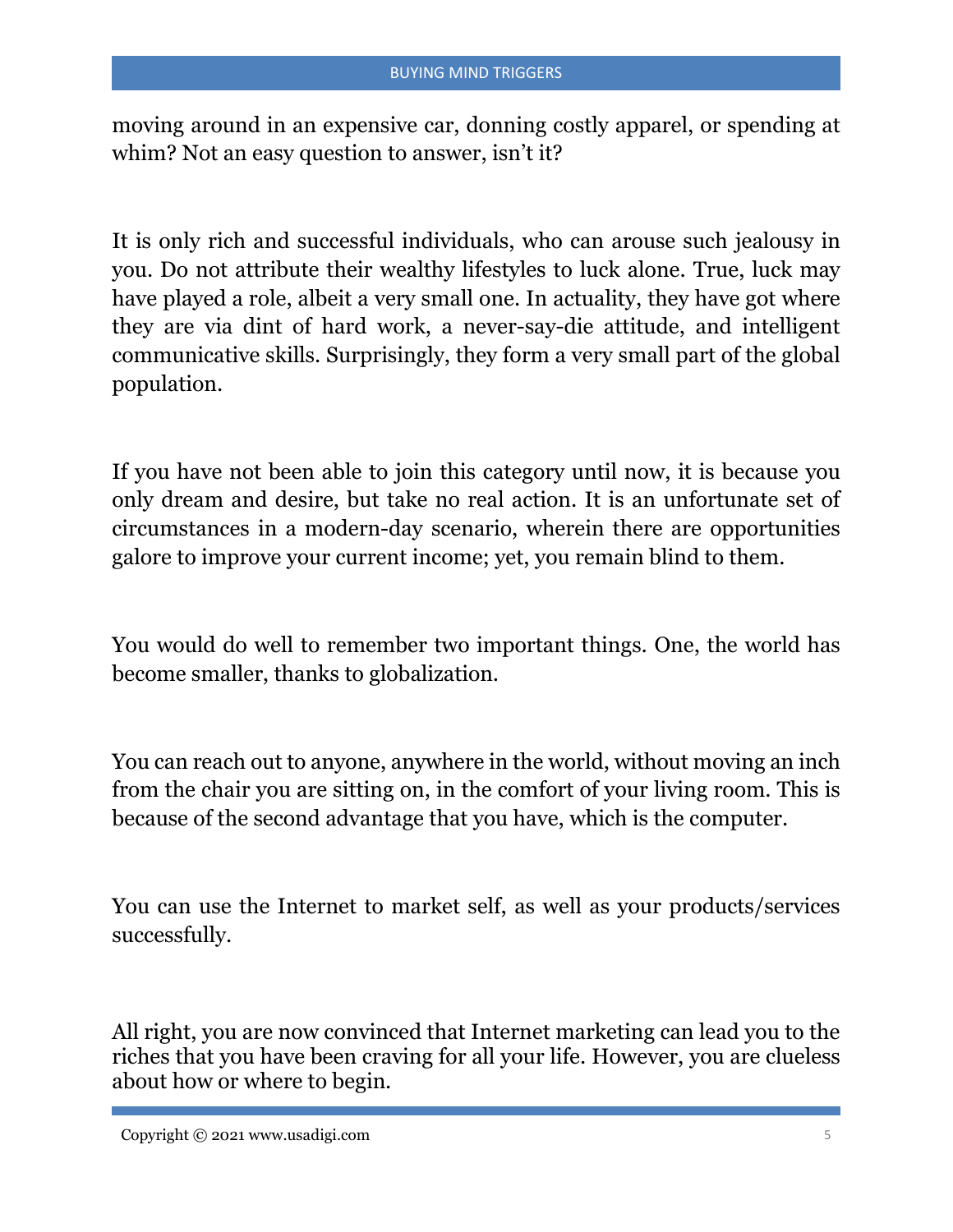The secret lies in the intelligent use of 'power words.' This strategy has the capacity to bring about a magical transformation in the mind of the reader or the listener. The following tips should suffice to show you how Internet marketing is to be handled.

### **Chapter 2 - Appropriate Communication is Vital**

To begin with, let us explore what Internet marketing really means. Before the advent of the computer, business establishments had no choice but to advertise their products or services via huge billboards, pamphlets, brochures, newspapers, magazines, radio and television.

Additionally, they indulged in door-to-door advertising and selling. Today, the scenario is different; it is the age of e-commerce. Individuals and companies have not discarded traditional methods of advertising and marketing; they have only added a few other methods.

They set up their individual blogs, forums, or business websites and invite customers to browse them by emailing them.

Apart from these, they create their own web pages on social networking sites and go in for affiliate marketing on popular blogs and forum platforms. Every advertisement is created with the aim of reaching the top rankings on search engines. This is what we term as Web Marketing.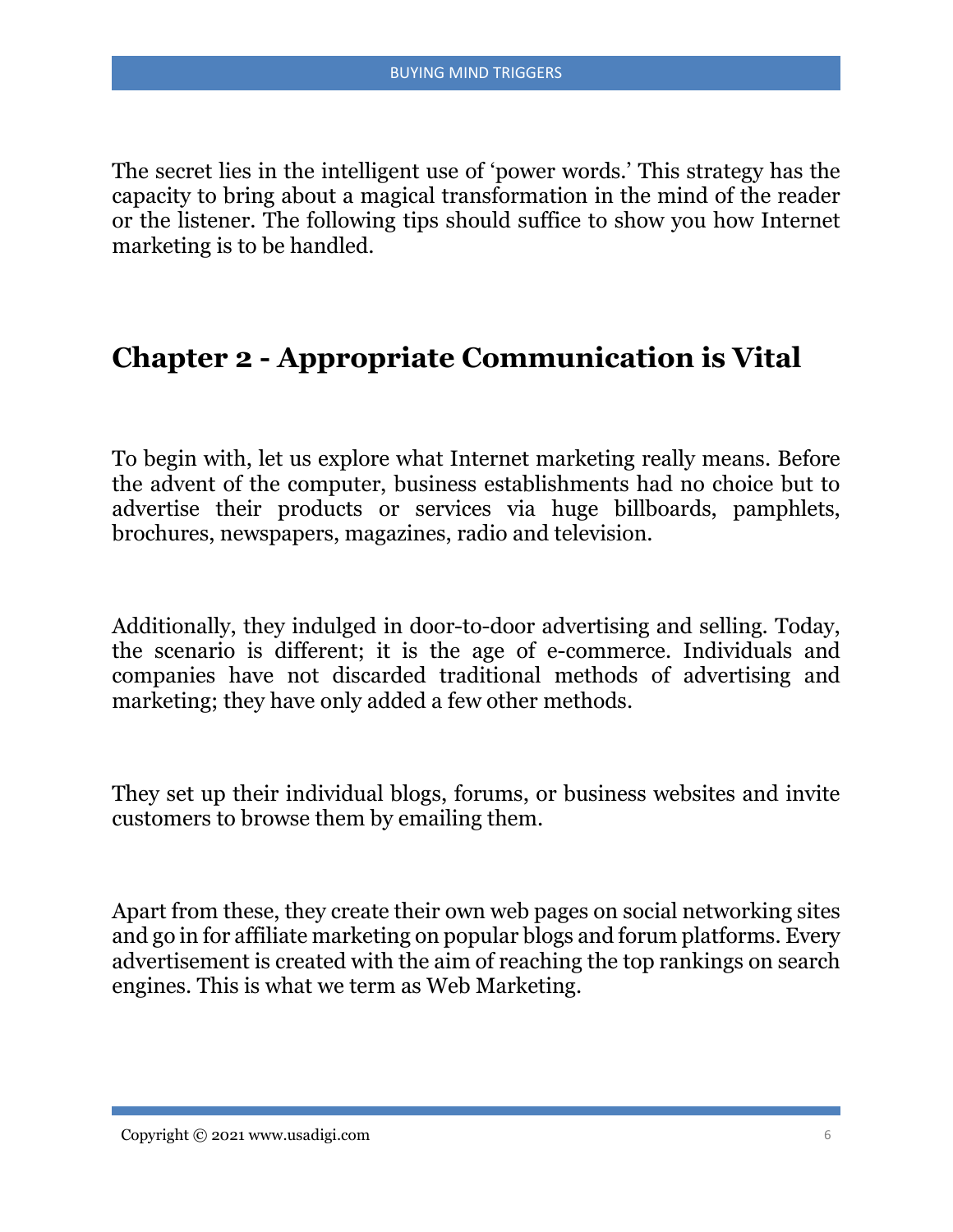Probably, you are a part of the virtual world already, struggling to make your voice heard amongst the millions already established there. In case, you are not, do grab some space for yourself, regardless of whether you are offering professional services or selling products.

Do this as quickly as possible. Only then, will you be able to give a thought to the serious issue of appropriate Internet marketing, and work out some strategies for success.

As mentioned earlier, your manner of verbal or written communication is extremely important; it will have a great impact on the people visiting your specific web pages.

After all, you do not want them to remain "visitors"; you would like to convert them into "customers." This will happen only when they find something so interesting that they wish to pause and peruse it carefully.

Ordinary phrases, such as, "Click on the link and see what happens," "Request for a consultation," "Learn how to earn more," and the like, will hardly have much effect on anybody.

Every website seems to say similar things; every web owner is asking for favors. It is the same with emails.

They will be deleted instantly, if they appear dull and lengthy. You would do the same, so you cannot complain.

Therefore, memorize some 'power words,' and use them appropriately and frequently.

Copyright © 2021 www.usadigi.com 7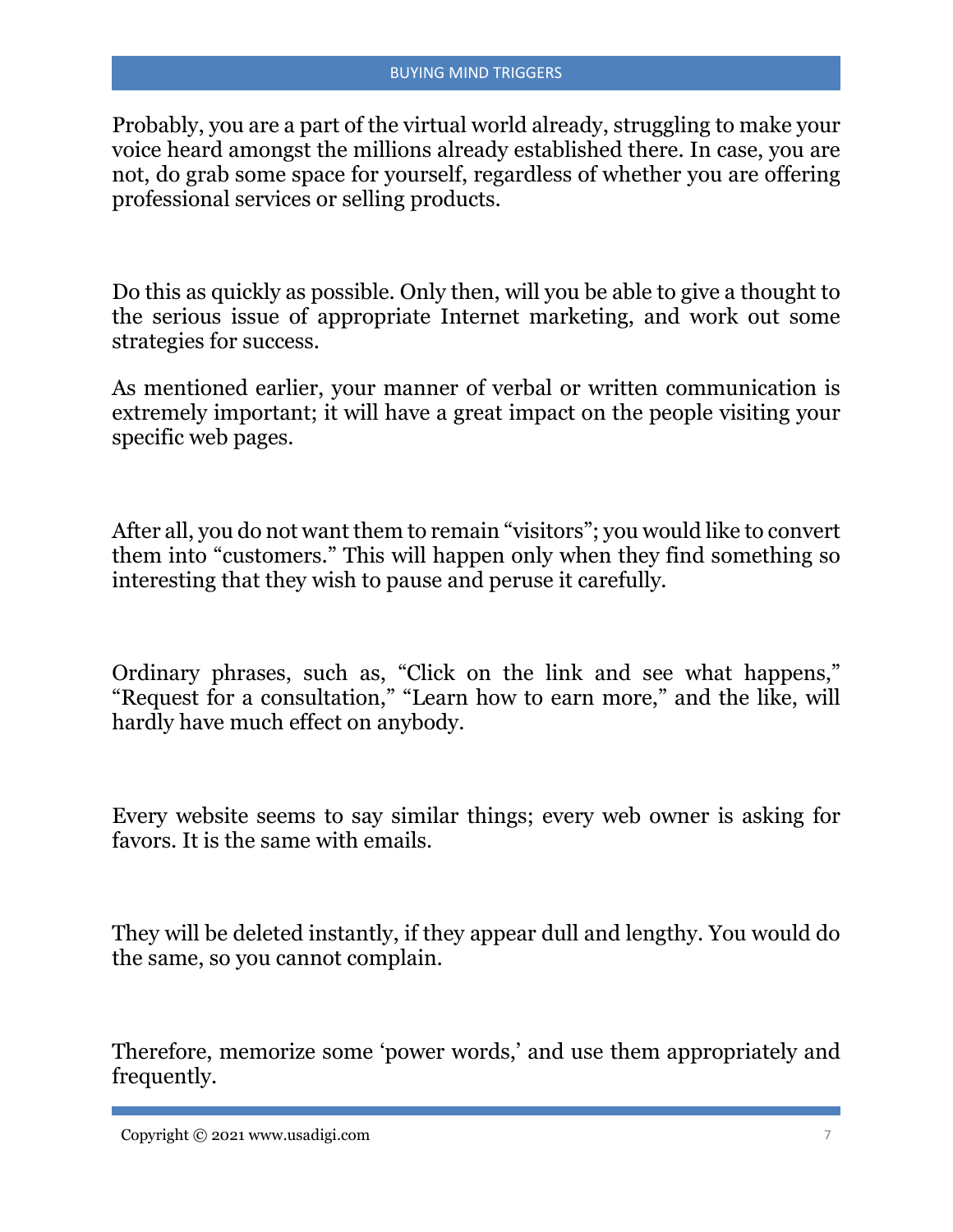Good communication is the key to successful Internet marketing.

#### **YOU Are Important to Me**

This must be one of the hardest things to convey in this world, for the majority of us are only interested in ourselves and what we want!

Yet, if you do manage to use this simple word to advantage and get your future customer to believe in self, you have won half the battle. It might help if you jog your memory a bit and go back to your school days.

Your subject preferences were determined by the teachers you liked. Why did you like them?

You liked them because they were encouraging, and considered you special. Their conversations never began with, "I think you can," but, "YOU can." This did make a difference in your life, didn't it?

The same thing happened with your career and job preferences; employers, colleagues and co-workers either encouraged you, or made a mockery of your efforts.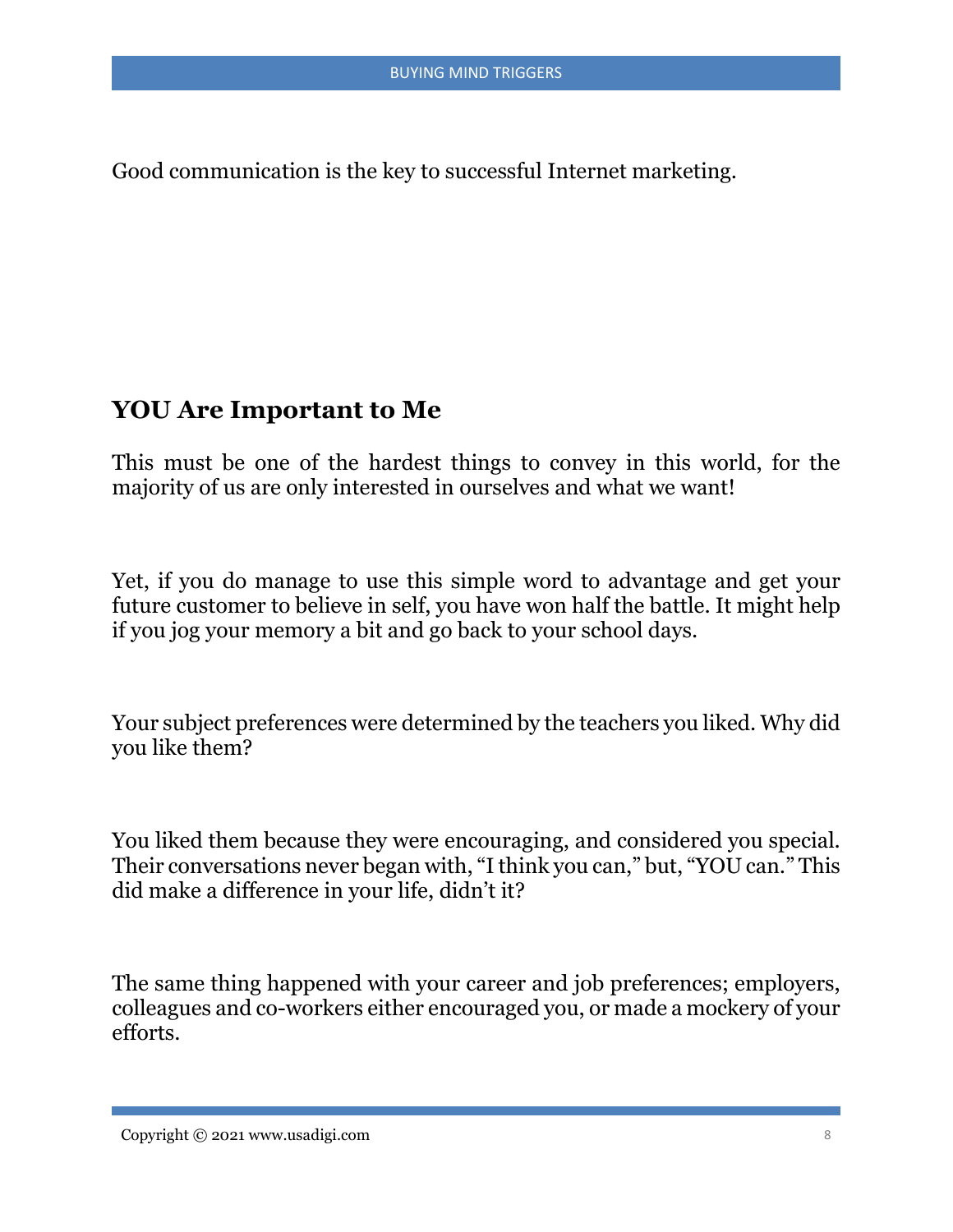In fact, right from birth, our likes and dislikes are outlined by our social and personal interactions. Every word spoken, heard, or read is impinged into the conscious and subconscious minds; hence, we tend to think in words.

Bearing this in mind, ensure that the first page of your website has trigger phrases like, 'You will benefit by' or 'you can achieve your goals', and so on.

The YOU should be prominent, not through font size, color, or calligraphy, but through the rest of the message.

It should help in establishing a personal connection between you and your would-be customer.

The language displayed on the cover page should arouse some kind of positive emotional reaction in the reader; this is positive manipulation of the mind.

The visitor must feel that this offer is of mutual benefit. Careless communication is bound to lead to negative manipulation, wherein the businessperson is only thinking of self, and not the customer's needs.

Positive vibes can induce the visitor to become an immediate subscriber or member of your website, or even provide an email address for receiving future notifications of events and updates.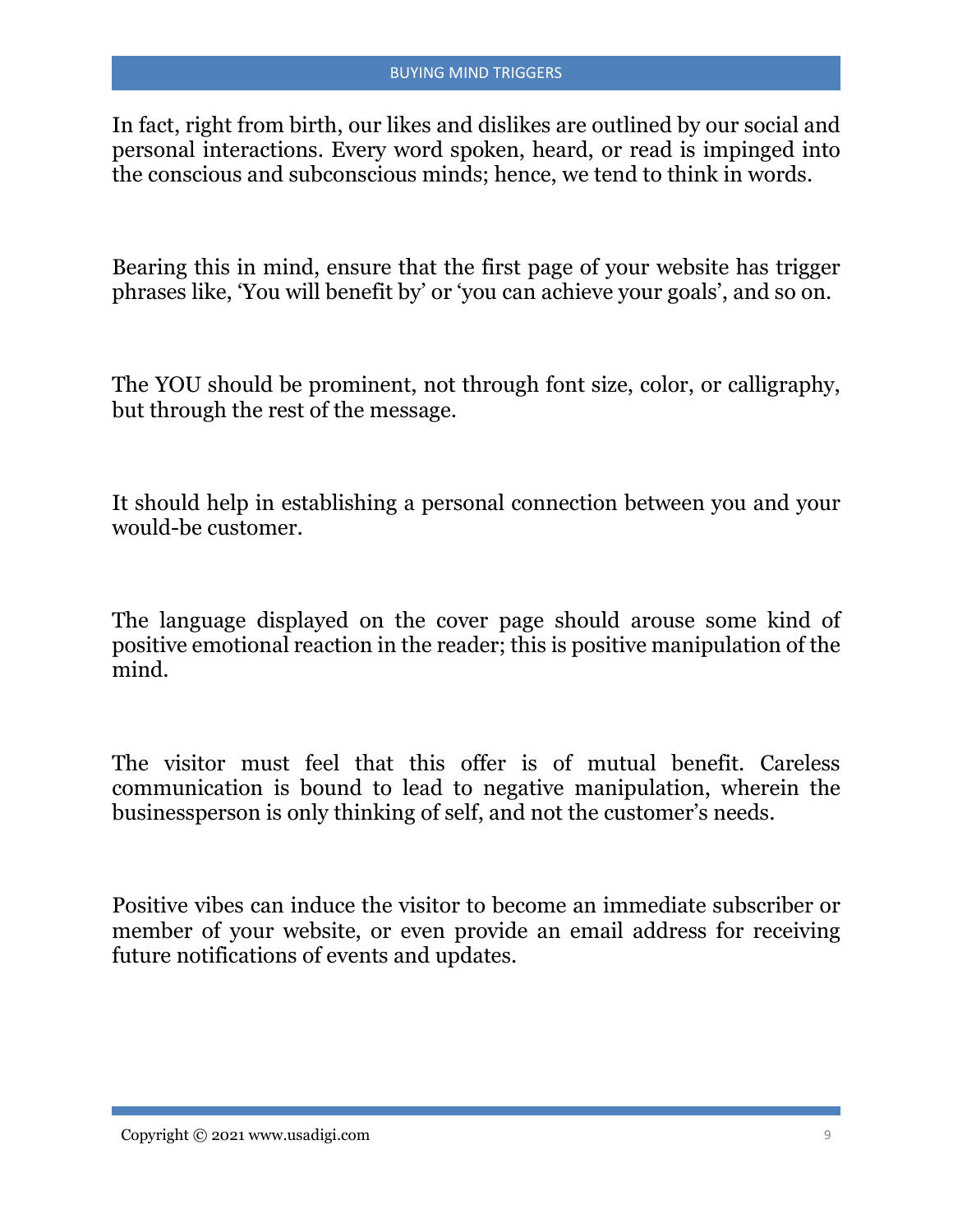Whatever is the case, you will be able to communicate more frequently and openly via electronic mails. Of course, the emails can be initiated only after people become subscribers to your website.

Do remember to carry over the same personal connection to your letters too.

At the same time, do not go overboard with the power word, "YOU," on the cover page; you do not want the visitor to think you are desperate to get business.

Maintain a sensible balance between personal connection and relevant information.

This is proven advice; just take it. If you opt to harp on the greatness of self or company, you can rest assured that you will get nowhere.

Internet users will conclude that they do not need what you are offering. In fact, they will not even scan the contents of your web pages properly.

Therefore, ensure that your advertisements or titles of articles display a highly visible YOU. People cannot see you; they have no idea how you dress, carry yourself, speak, or behave.

They can only read what you have written. Do a great job of convincing them that you have exactly what they need or want.

If you firmly believe in yourself and your products/services, nothing is impossible.

 $Copyright © 2021 [www.usadigi.com](https://www.usadigi.com) 10$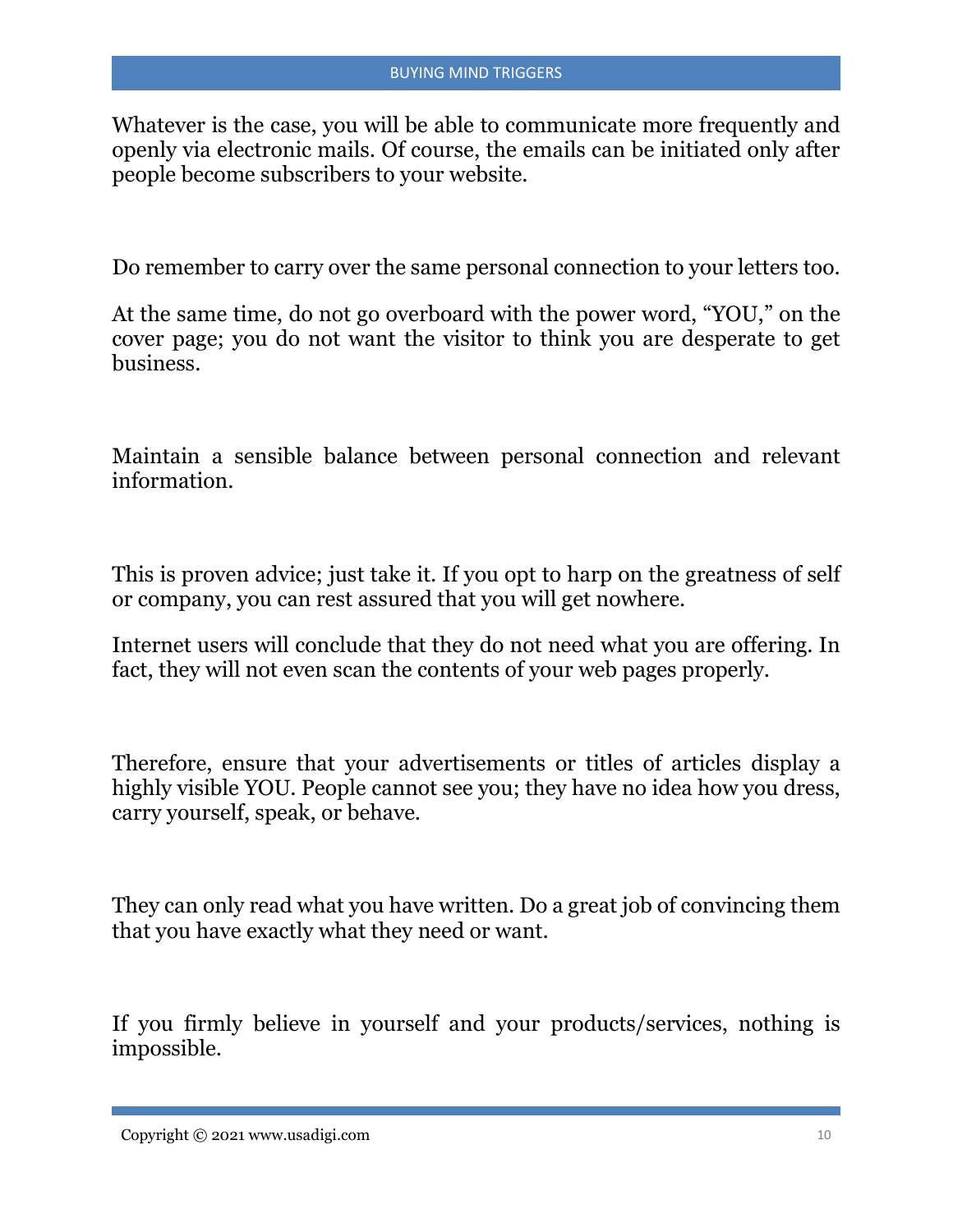It is quite possible that a visitor registers at your website, and forgets all about it. Sometimes, a person just signs up impulsively; there may even be regrets later.

It is your job to ensure that the "because" aspect of membership is never forgotten or discarded.

Keep reminding every subscriber why he/she needs to act "now."

After all, the offer cannot remain open for an indefinite time. However, do not be too aggressive and pushy; ensure that your reminders are gentle.

To illustrate, would they not like to improve their career prospects via powerful resumes?

In modern times, no one waits for the other; jobs are grabbed as soon as they appear.

Your visitor may lose wonderful opportunities through too much of analysis and delay in action.

This kind of persuasive tactics may be used with job applicants looking for someone to create splendid cover letters and resumes.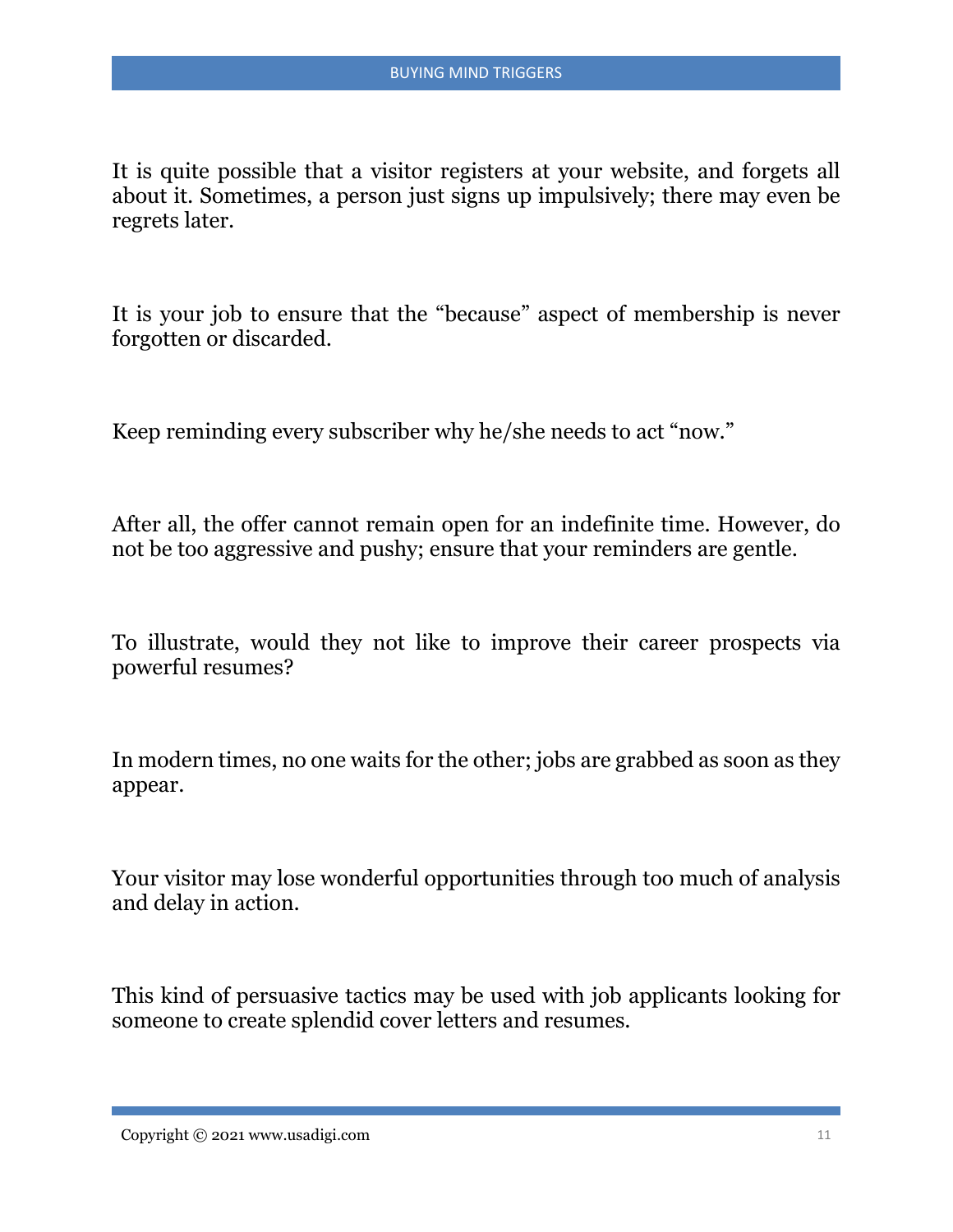You must be able to provide good reasons for engaging your services or buying your products.

Offer incentives, if you must, but keep everyone active.

# **Chapter 3 - Terms like Free, Immediate, Guarantee and Results Make Sense**

Similar to YOU, the power word "free" captures attention.

You only have to view the number of signups on blogs, forums, training websites, and so on, to understand.

The word may seem insignificant, but it does make a person pause and think. What is the harm in receiving something of obvious value, free of charge?

It could be anything like a small e-book, a pamphlet containing handy tips, a short training course, a product, a consultation, and so on. It helps that you are offering "immediate" gratification.

Curiosity is aroused; they want to explore further. Please note that a satisfied customer always comes back for more.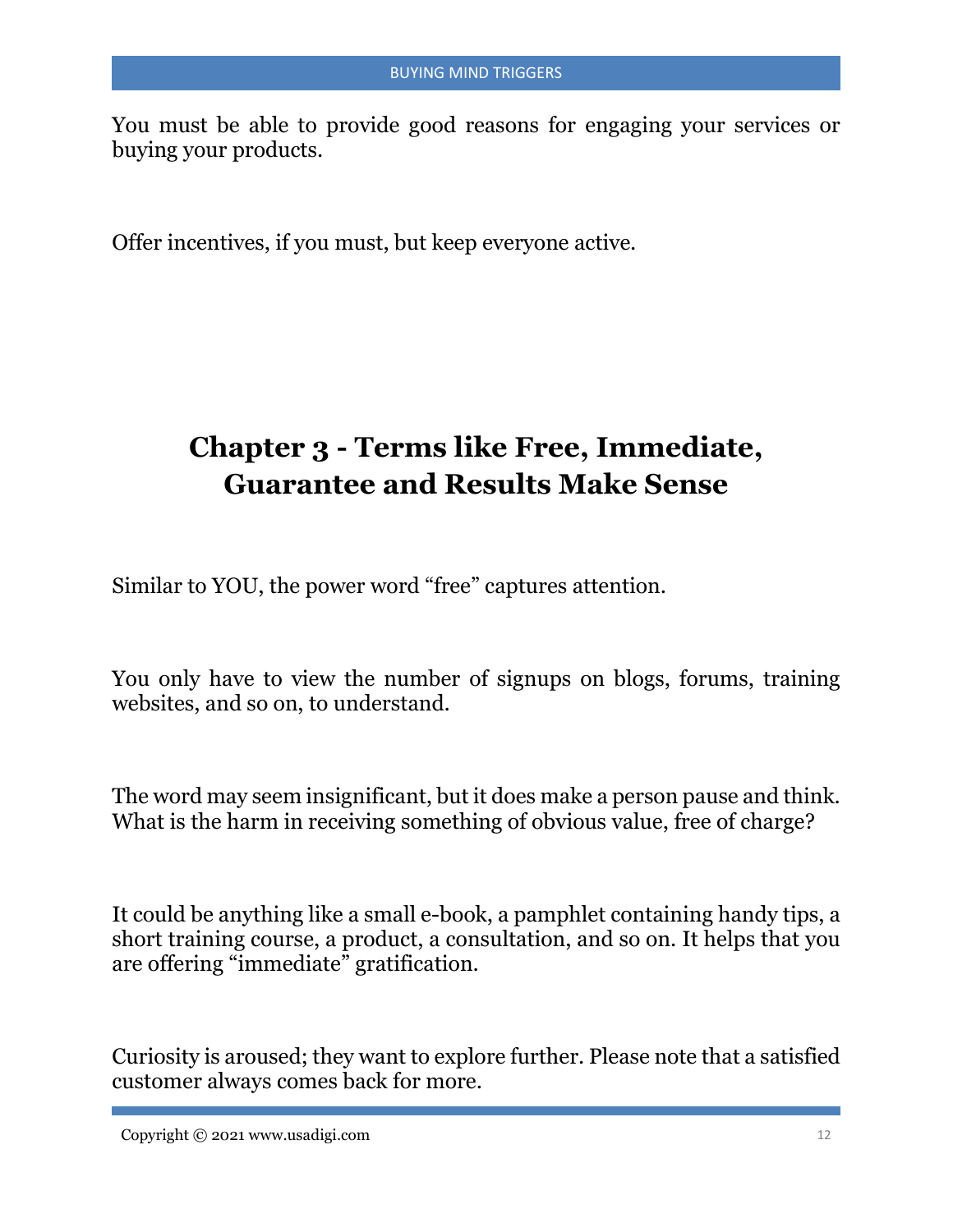Additionally, he/she will not hesitate to pass on the word about this great website that he/she has recently visited.

Your regular customers are your best word-of-mouth advertisers, driving a larger number of traffic to your online store/shop/company.

Then again, happy customers will not hesitate to purchase your products or services, if the free incentive has proved valuable for the fulfillment of their needs.

You have provided a small glimpse of what you can do for them; they thirst for more.

Nonetheless, you cannot take advantage and prompt them to go on a blind shopping spree; you must provide assurance that they will get the "results" they seek.

Work on the presentations for each service or product. You will have to work on your language skills, to make your customers feel that they are getting a real "bargain."

Do not go overboard with the glorifications; remain rational and objective.

How will you do this?

 $Copyright © 2021 [www.usadigi.com](https://www.usadigi.com) 13$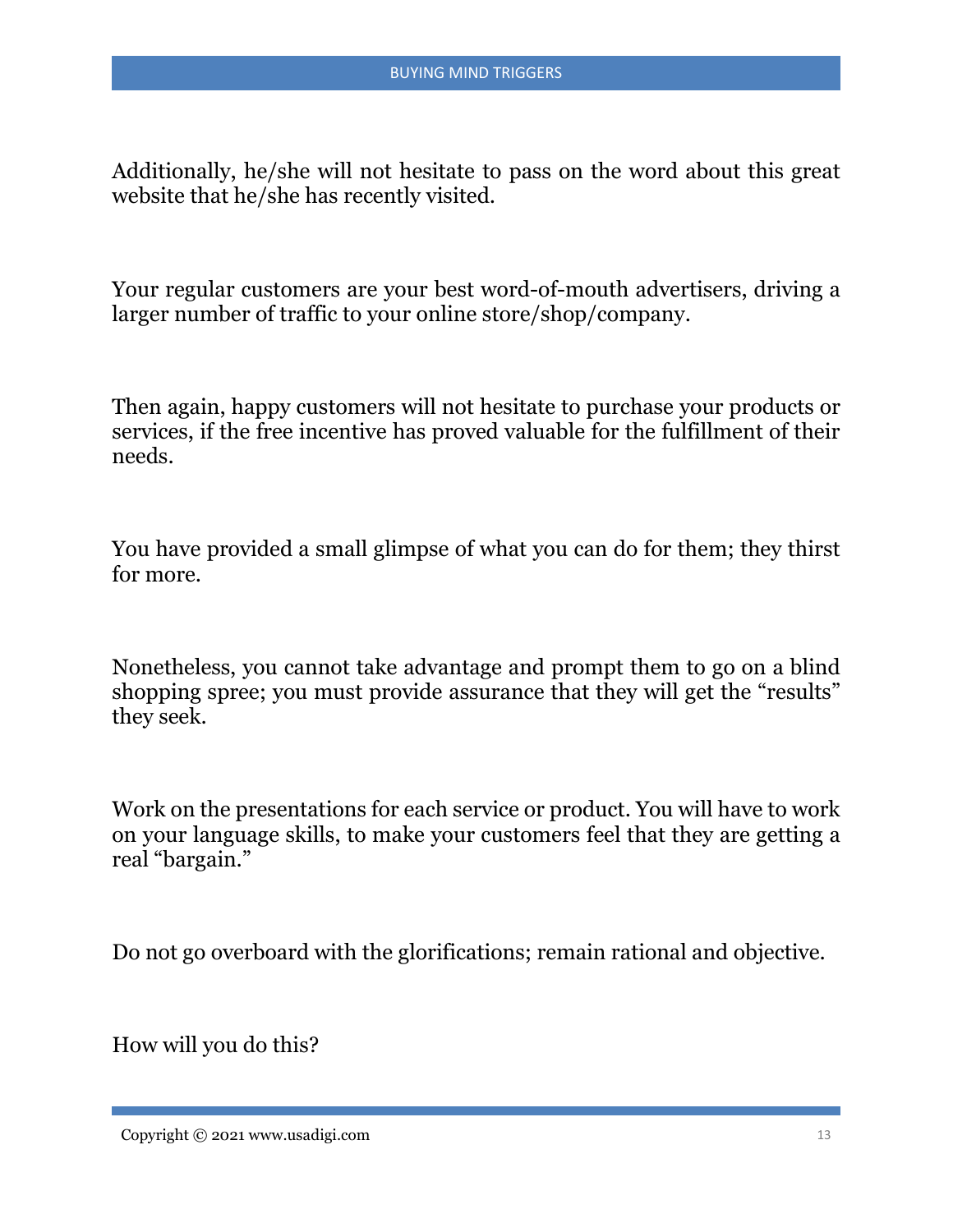Let us suppose, you run an online anger management service. An individual, prone to temper tantrums or easy loss of temper, is not going to believe that you can help him/her without sufficient proof.

How will you convince this kind of a customer that you are trustworthy and reliable? True, your profile will provide information about your qualifications, jobs held and achievements.

However, everything sounds good on paper; the real picture may be very different. Use some power words in a one-liner incentive.

Proclaim that you are ready to offer a free consultation lasting 20 minutes, which will show immediate results.

You may need an audio or an audio-video link for this purpose; alternatively, you may opt to conduct the session solely through chat.

This short session may include a small breathing exercise to control sudden surges of anger, words to induce tranquility, and the like.

Suffice to say, the client must be impressed by your professionalism and wisdom. If a small session can bring about such positive results, what can lengthier or regular sessions do for him/her?

Alternatively, even if the temporary client is dissatisfied, he/she has lost nothing; the session was free. Thus, you have provided a guarantee.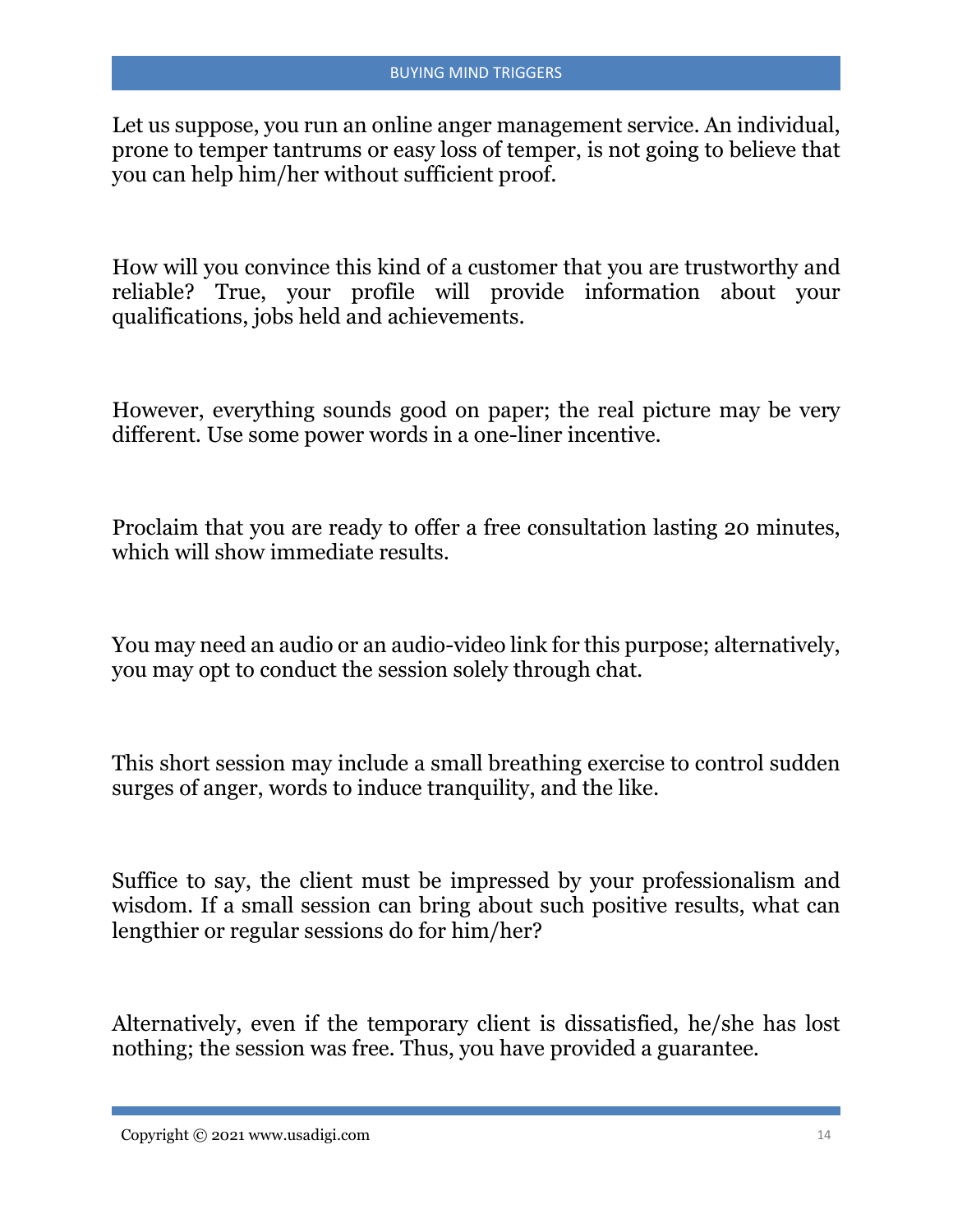The word "guarantee" is extremely powerful, for it attaches a safety tag to the concept of Internet marketing.

It suggests that the customer has everything to gain and nothing to lose by taking you up on your offer. You are attempting to create a win-win situation all around.

However, if some people prefer to remain cautious and skeptical, it does not matter; no one is "under an obligation" to continue communicating with you. After a few weeks of your initial success, you may change your invitation to include the power word, "love."

Now, it is your turn to be skeptical! You are wondering what a 'feeling' or 'emotional' term is doing in an online business.

Remember the paragraph on establishing a personal connection with every person, who visits your website?

Surprisingly, the usage of "love" does the same. You could rephrase your advertisement on the front page, by stating: "You will love this free counseling session lasting 20 to 30 minutes.

Immediate results are guaranteed!" There are five power words in this sentence.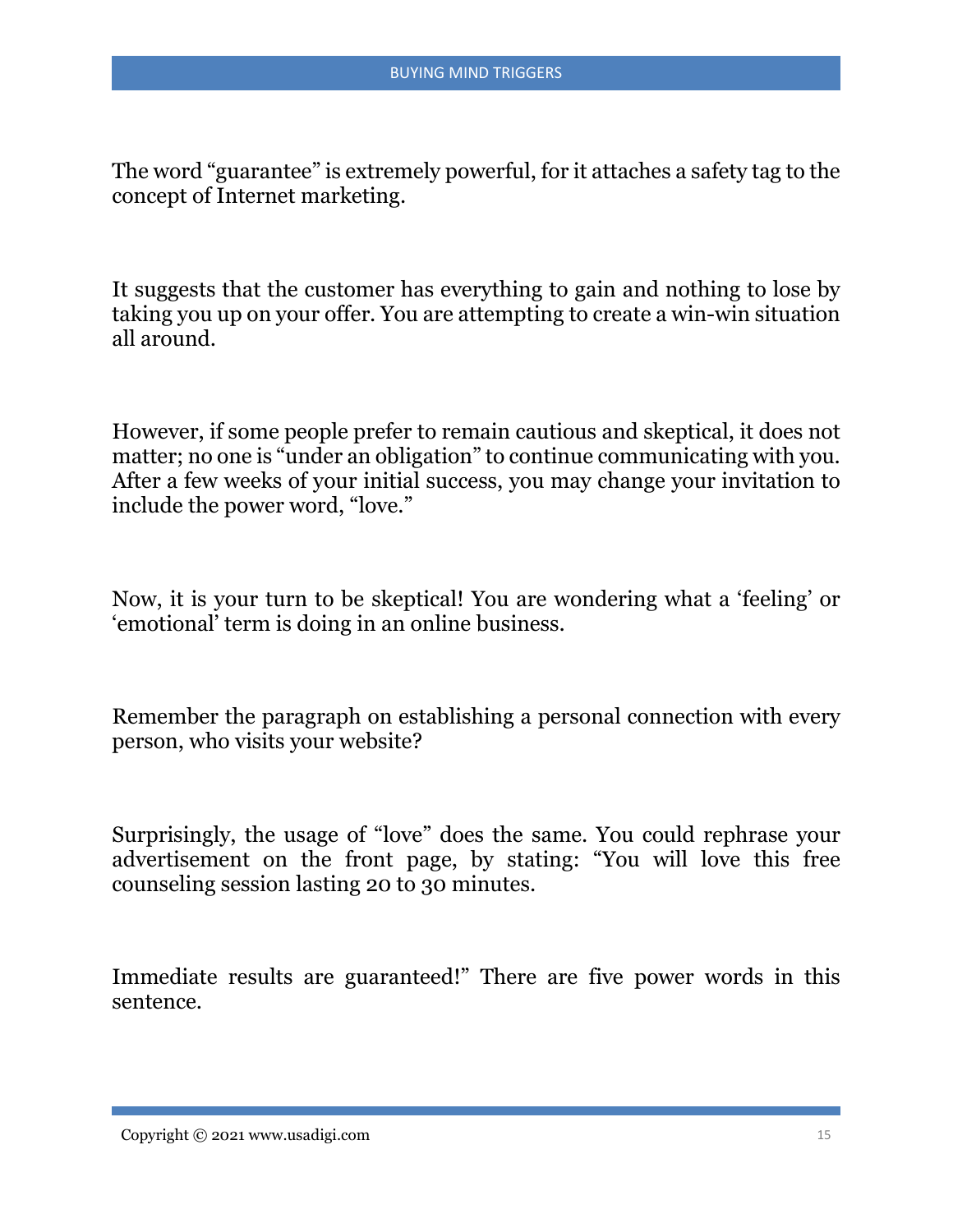They are love, free, immediate, results and guaranteed. For someone plagued by outbursts of temper, this may sound incredible.

Whether prompted by curiosity or skepticism, the visitor will respond to anything that seems amazing. In fact, "amazing" is another power word that can be associated with your first page contents.

Always place a few testimonials on your first page; they help to substantiate the amazing results that you promise to deliver via your products or services.

## **Chapter 4 - I Have Become a Subscriber; Now What?**

Admittedly, you are happy for several reasons.

The list of subscribers to your website is growing, albeit gradually. As a result, the email addresses are piling up, enabling you to communicate with your clients more frequently.

All these changes have come about through wise utilization of power words and Internet marketing strategies.

These are good achievements, but you cannot afford to rest. There is still a lot to be done, especially with power words that can perform magical tricks on the human brain.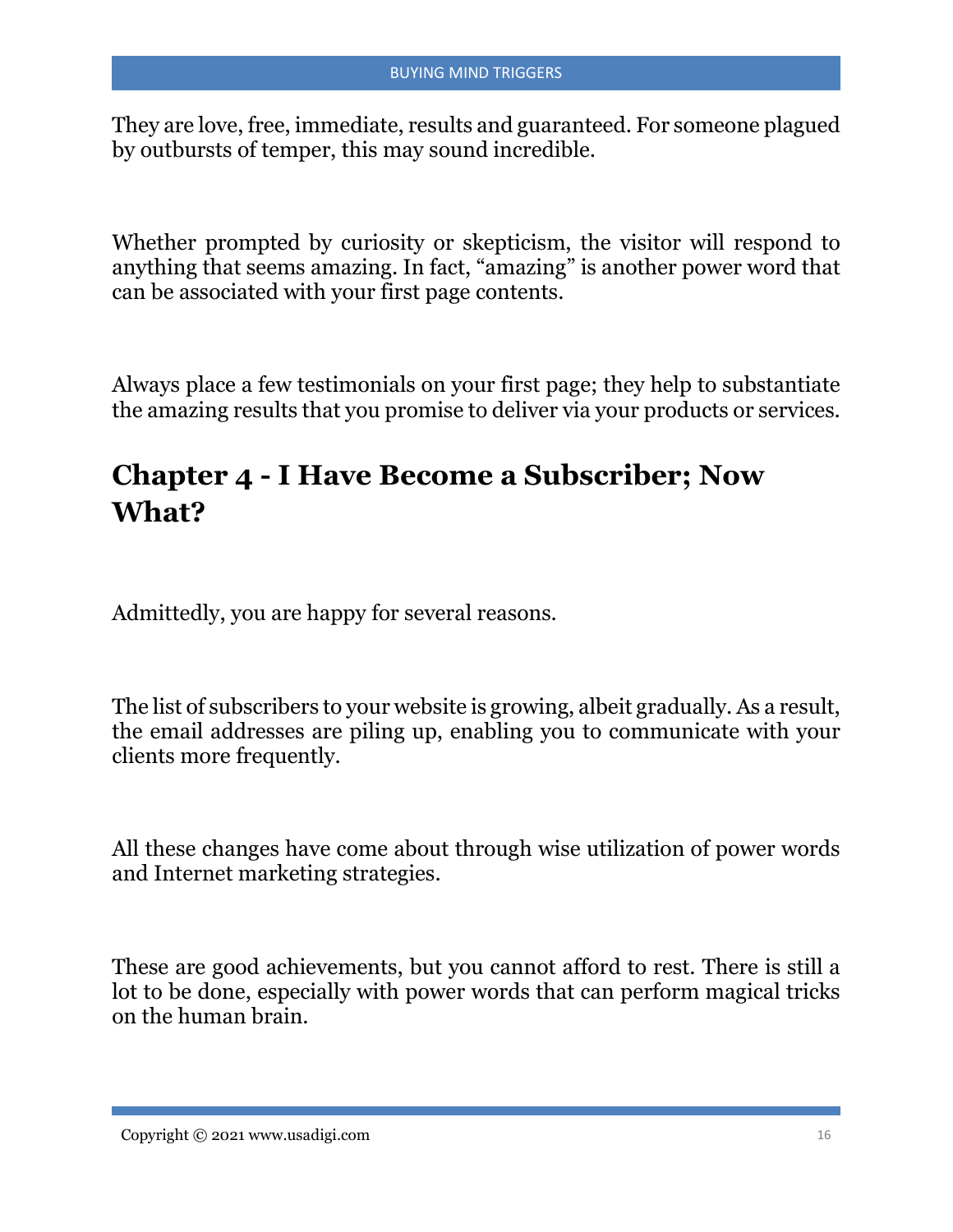If you wish to comprehend how they influence the human mind, place yourself in the customer's shoes.

Think back to all the times that you have gone shopping, whether offline or online. What encouraged you to purchase specific products or request for particular services?

Apart from the power words mentioned above, you were lured by advertisements depicting terms like new, premium, 100% money back guarantee, proven, save, discover, more, huge, and so many more, weren't you? Then, why not try the same strategy on your existing subscribers and would-be customers too?

Let us take a power word like "new," for example. You are well aware that people are always looking for something novel; they tend to get bored with existing products quite rapidly.

This is why industries dealing with electronic goods, automobiles, appliances, textiles, and so on, are in such heavy competition with one another.

You have to witness the different kinds of mobiles flooding the global marketplace, to understand. Investigate niches that are similar to yours, and make a comparison chart listing out the specialties of each.

What is different about your product or service? How does it score over your competitors?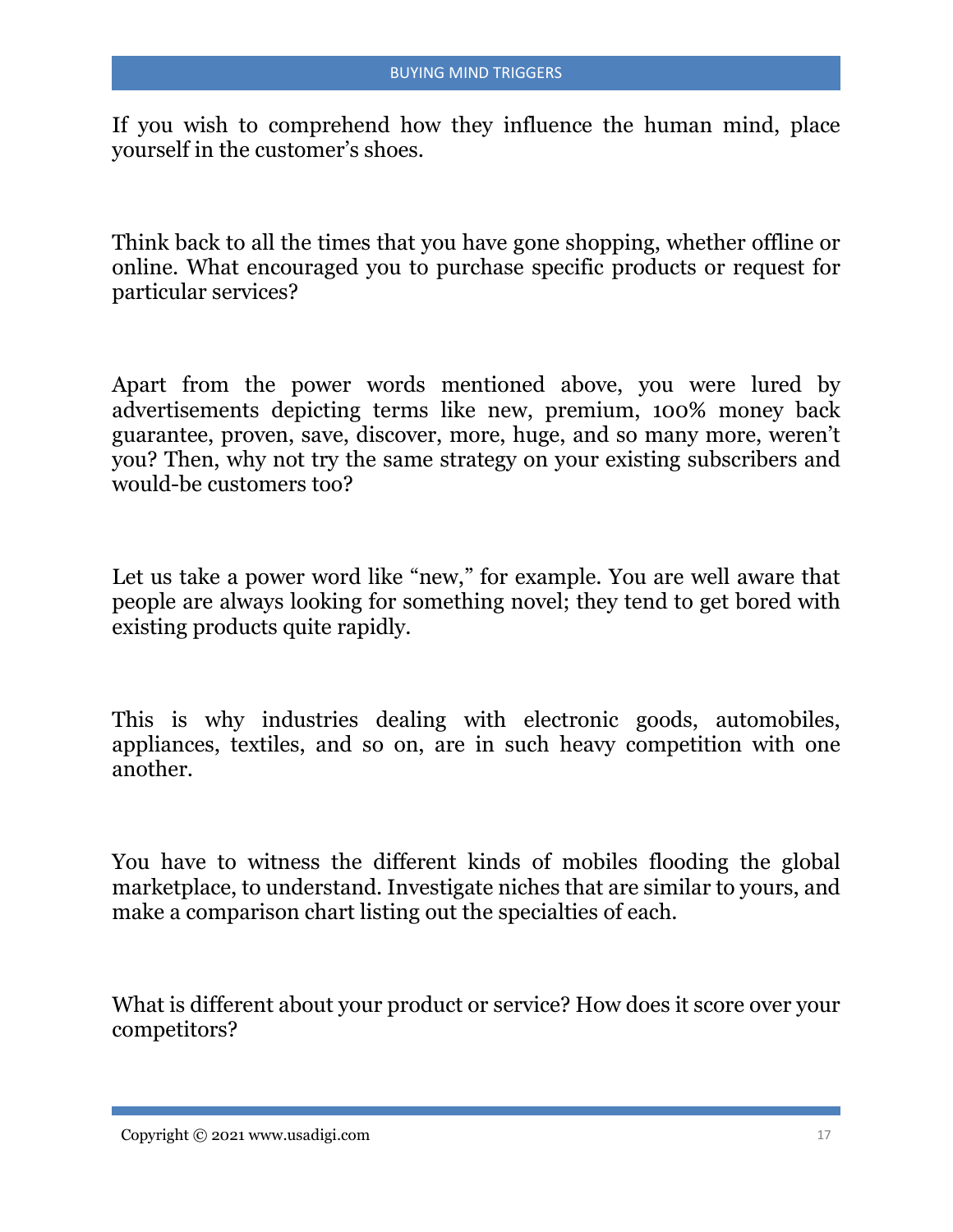The descriptions of your products or services should highlight the novelty of each.

Obviously, they have a cutting edge over similar products or services in the virtual marketplace.

It does not matter if your services or products are big or small. They offer something new, something that people have never seen or heard of before.

Please note, new does not refer to a novel invention or discovery; it relates to something else.

You may offer a lengthier guarantee or warranty period, in comparison to your rivals.

Then again, you may arrange home delivery services 24 x 7, free of cost.

Your customer service and technical services are always on standby; a single phone call is sufficient. You may provide access to your website via multiple browsers; some websites work only in alignment with specific browsers.

These are just a few examples; you can figure out your own explanations for the concept of 'new.'

Similarly, it is imperative that subscribers and visitors understand that you are offering a "premium" product or service.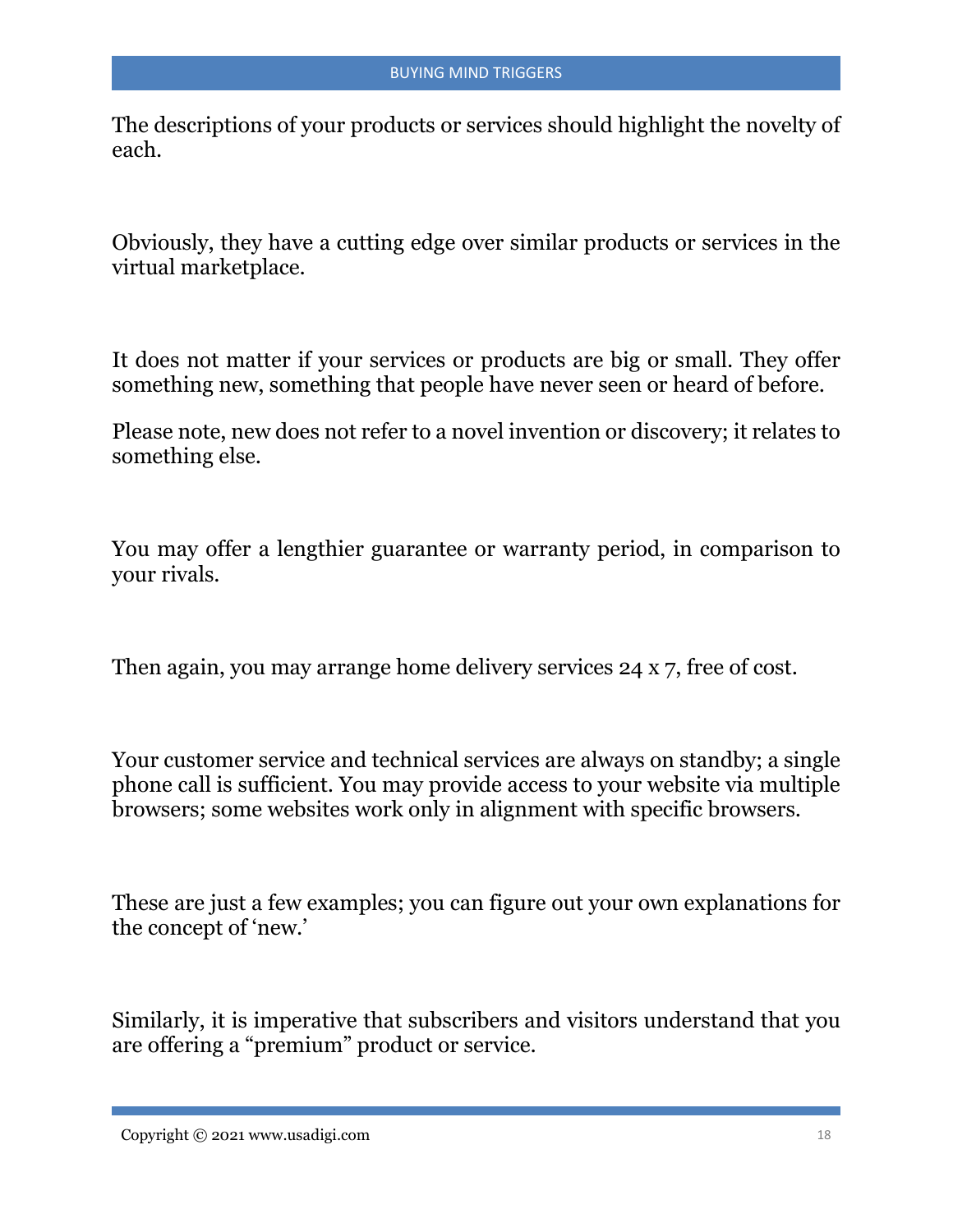Dozens of other companies may be already offering what you are advertising now; yet, quality wise, you are on top.

There is that extra special quality, which can be found nowhere else. You should know; otherwise, why would you choose a Mercedes Benz over a Ford Icon or a Hyundai?

Although it is expensive, the Mercedes Benz offers several novel and premium features, including marvelous luxury and splendid safety on the roads.

What more could any automobile driver want? The manufacturers may rightfully declare that their product has "everything you need" or "everything included."

If people wish to avoid fatal accidents during long drives, they would do well to consider the Mercedes Benz, before narrowing down on any other choice of vehicle.

The goal here, is, safety. Similarly, you should make the power word 'premium' and the power phrase 'everything you need' an integral part of your Internet marketing tactics.

Every customer should feel that you have gone out of your way to customize your service or product in accordance with his/her specifications. Be honest always.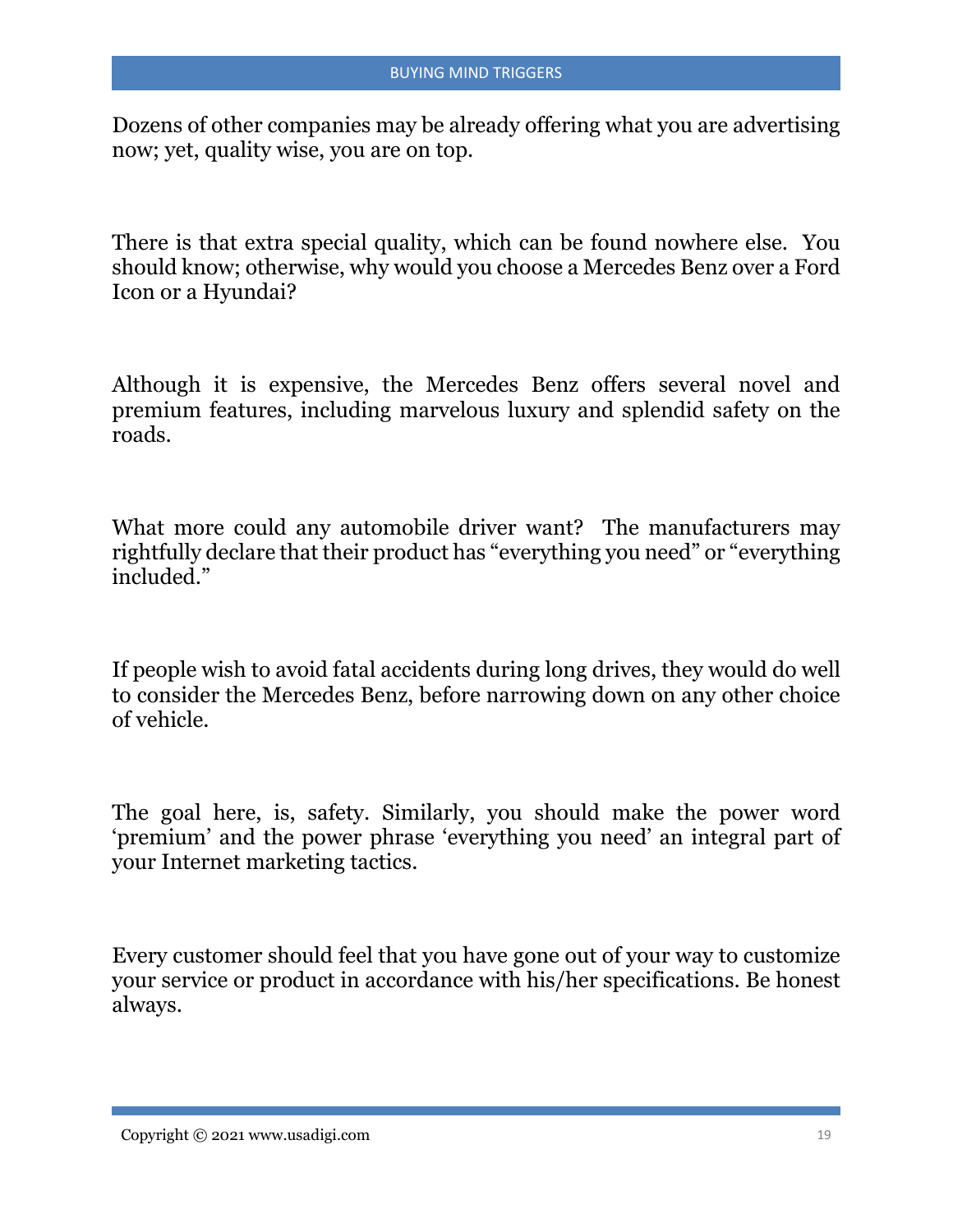Your service or product may lack something in comparison to similar ones already existing in the market. What alternatives have you provided in place of the missing features or aspects?

Are they responsible for the premium quality of your products and services? Give brief and explanations that can satisfy the customer's queries. They may even be presented in the FAQs section of your website.

Notwithstanding the fact that your website offers new and premium products, you will not be able to retain your customers for long if you do not pay attention to the purchasing process.

As stated earlier, your free incentive has whetted their appetites; they would like more help in the form of other products or services.

Bearing in mind that Internet browsers are based in varied geographical locations and may not be very conversant or familiar with the English language, provide systematic instructions on how they can buy the things displayed on your web pages.

Ensure that there are appropriate links to take them directly to every web page. The title related to instructions, should contain the power word "easy."

This indicates that it is easy to purchase anything from you. Do not forget to mention the various modes of payment that are acceptable to your company.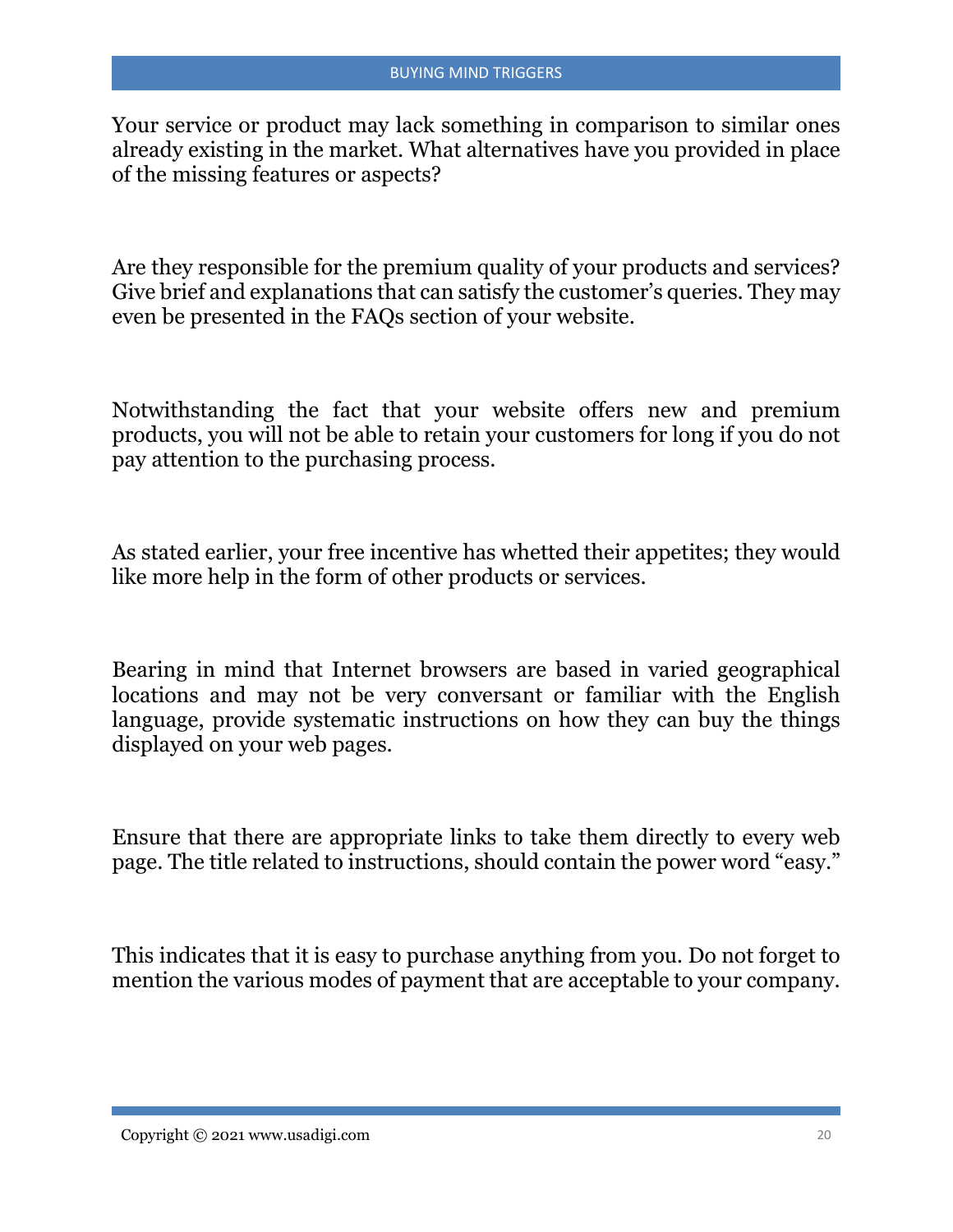The customer will wonder about shipping and delivery; give guidance. Then again, what are the terms and conditions related to goods damaged before shipping, or during transit?

Suppose there are no alternatives available for damaged products, how will you appease the customer?

Above all, you have to state that your products or services come with a "100% money back guarantee."

This power phrase appeals to the masses! The virtual world abounds with fraudsters and scammers; it helps to know that your company can be trusted.

If you have had instances of returned products, please request testimonials from those customers; place them in a prominent area of your website.

This acts like a safety assurance for new subscribers. If you fail to live up to your word, they can take legal help to get back their funds. There is enough proof of what you said, on your web pages.

Another positive manipulation of the mind can be attempted via power words like "more," "huge," "discover," "secret" and "instant."

Let us suppose that you have launched your website recently and managed to acquire a few subscribers by offering a product or service as a free sample.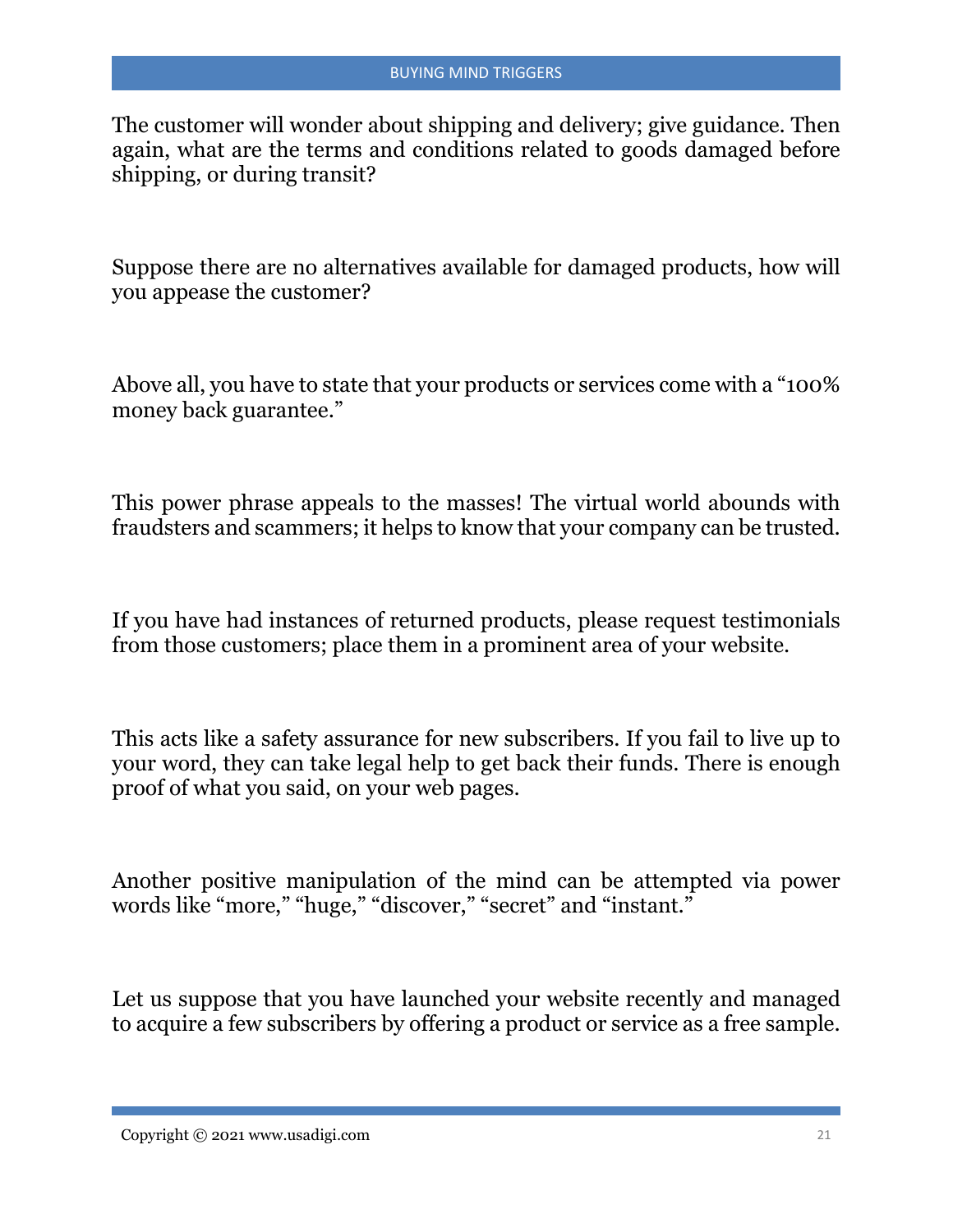It is human nature to want more of the same, that is, free products or services. However, it is not possible to indulge them, for you will go bankrupt.

However, you can take recourse to a strategy that will be of mutual benefit. For instance, it would not be wise to allow casual visitors to browse through all your web pages at one go. Let them see the well-designed and wellpresented first page only.

If they wish to see the other displays, they will have to sign up for your newsletter, free training course, updates to events, or whatever you feel is relevant, by providing an email address.

Use this user ID to begin personal communication, wherein you address the recipient by name and keep your letters to the point.

Remember the importance of focusing on YOU. Convince them that you are offering "more" than your competitors are.

They can comprehend for themselves by viewing all the pages on your website. In order to do this, they will need to register themselves officially on your website; no fees will be charged.

The registration process is meant for acquiring a few details related to age, gender, etc. You do not wish to intrude upon their privacy, but ensure that the goods or services that you are providing are apt for their wants or needs.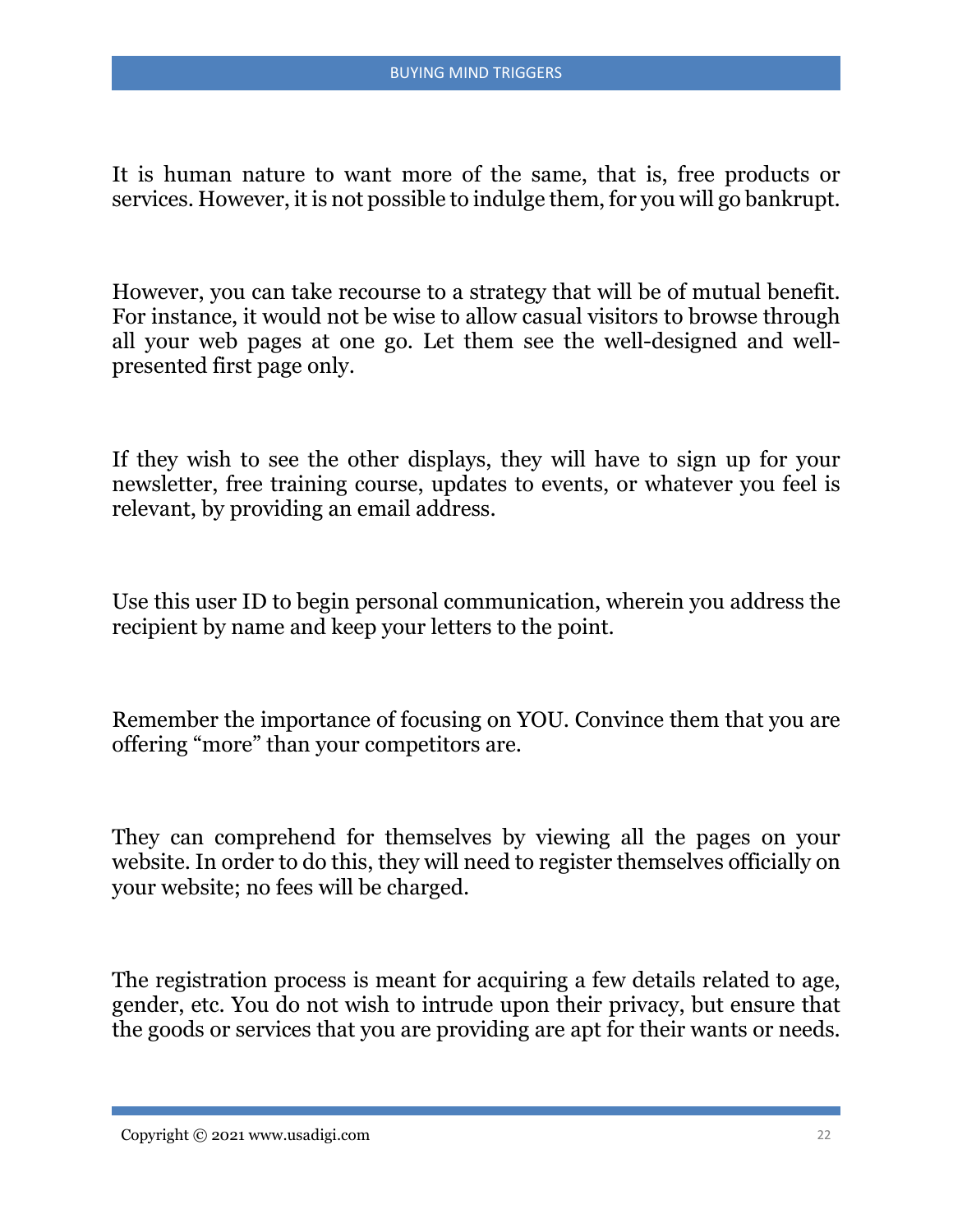After all, each individual is different. Give the assurance that you will not share their personal information, however little it might be, with a third party.Now that this part is clarified, your list of subscribers is bound to grow.

You cannot afford to give away something free once again, but surely, you can manage a "huge" discount on the very first purchase?

Yes, this discount is not going to make you rich; instead, it may end up making you feel slightly poorer.

Do not give it too much thought, for you will make up for your losses by attracting more and more traffic to your website via a generous attitude.

Try something like, "Get more from my website by signing up. You will discover a huge discount on \_\_\_\_\_\_\_ (product or service), which can help you achieve your life's goal. It is available for a limited time only."

The term 'discover' implies that there is something new that the subscriber has never tried out before. As for life's goals, everybody is waiting to discover the secrets to success.

Hence, you may even insert the power word "secret" into your advertisement. You can be sure that people will respond, especially if they are convinced that this is the best deal that they have received in a long time.

Furthermore, they will appreciate your willingness to share your knowledge with them. In case, the discounted material is related to literature, ensure that the download is "instant."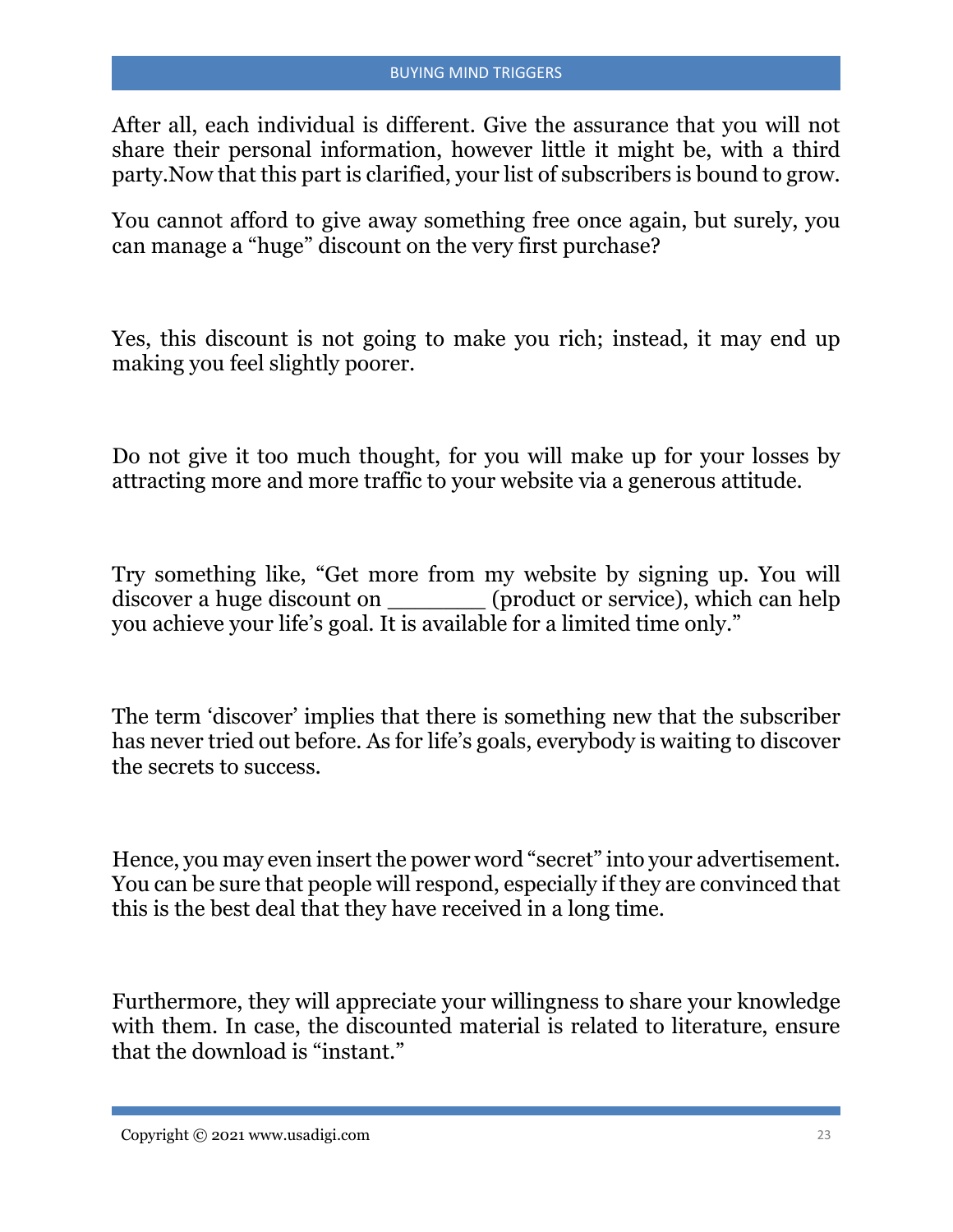As soon as the customer pays for it, he/she should be able to access it immediately and easily. Over time, your honesty and dependability will convert casual visitors to regular subscribers, and regular subscribers to loyal customers.

# **Chapter 5 - Miscellaneous Power Words for Internet Marketing**

Obviously, you cannot use every single word in the literature highlighting your product or service.

You will have to make your selection, based on the kind of services or products you are offering the public.

You have to customize your language in accordance with your marketing strategy.

Make your suggestions in a subtle manner or robust manner as the situation demands, but do not overdo it.

Now, apart from the ones mentioned above, a few other power words can prove extremely useful for Internet marketing. One of them is "powerful."

This is highly applicable to all kinds of appliances, gadgets, devices and machinery.

Copyright © 2021 www.usadigi.com 24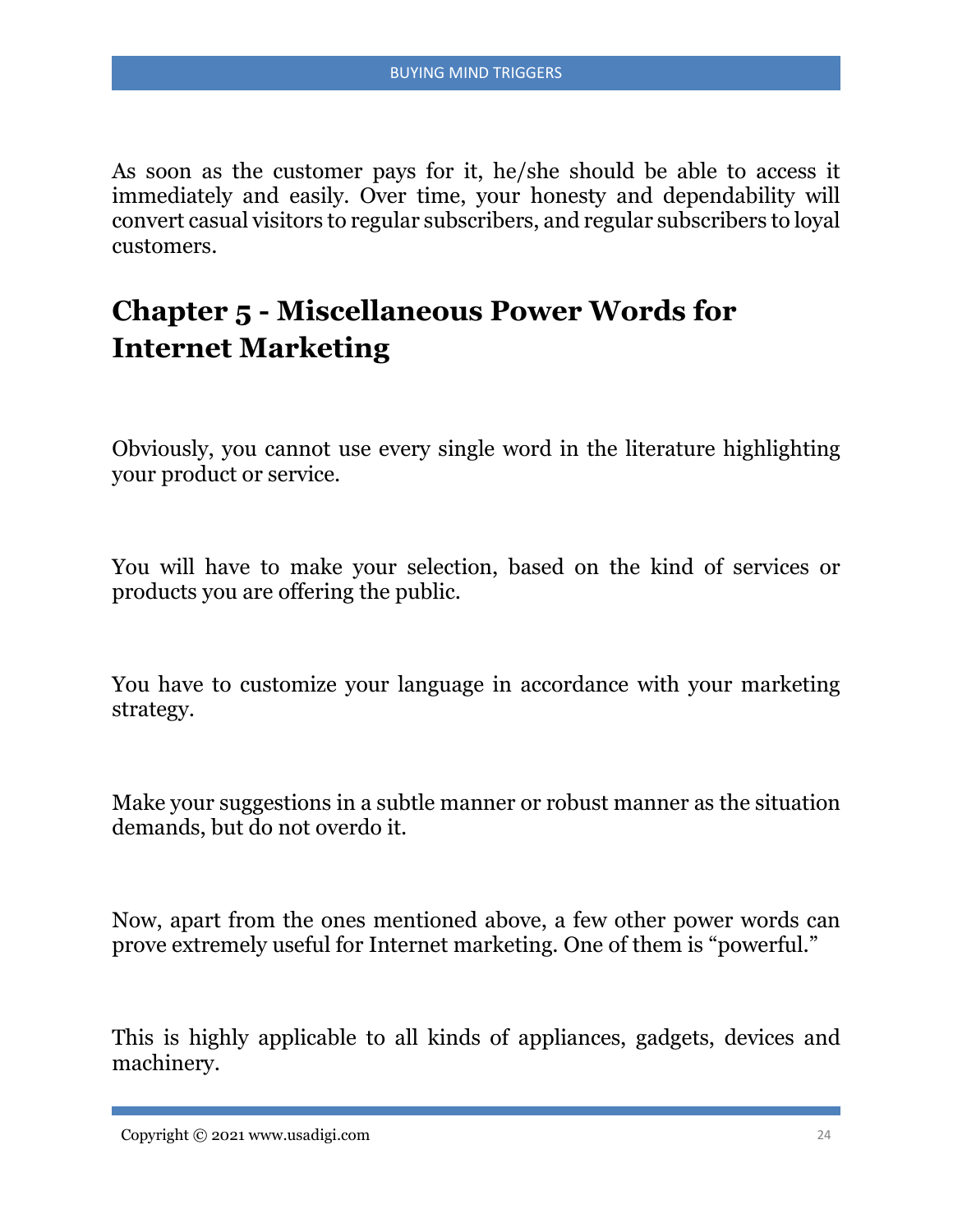Similarly, it can be used in association with services, or your business itself.

Let the world become acquainted with the strength of your business initiatives, as well as your products or services.

Just imagine that you are promising to release a floor tile cleaner that can get rid of all kinds of stains and grout within a short time.

Homemakers and domestic helps, who have been struggling with maintenance of clean floors, are going to be extremely happy.

In fact, they will have nothing to lose if you offer a sample trial at the beginning.

Similarly, they have everything to gain, if the product proves successful; you can expect bulk sales soon enough.

Admittedly, you will not offer your target audience a product that you have not tried yourself.

Otherwise, you would be cheating your customers.

Therefore, insert power words like "safe" and "proven" into the content matter displayed on your website.

Copyright © 2021 www.usadigi.com 25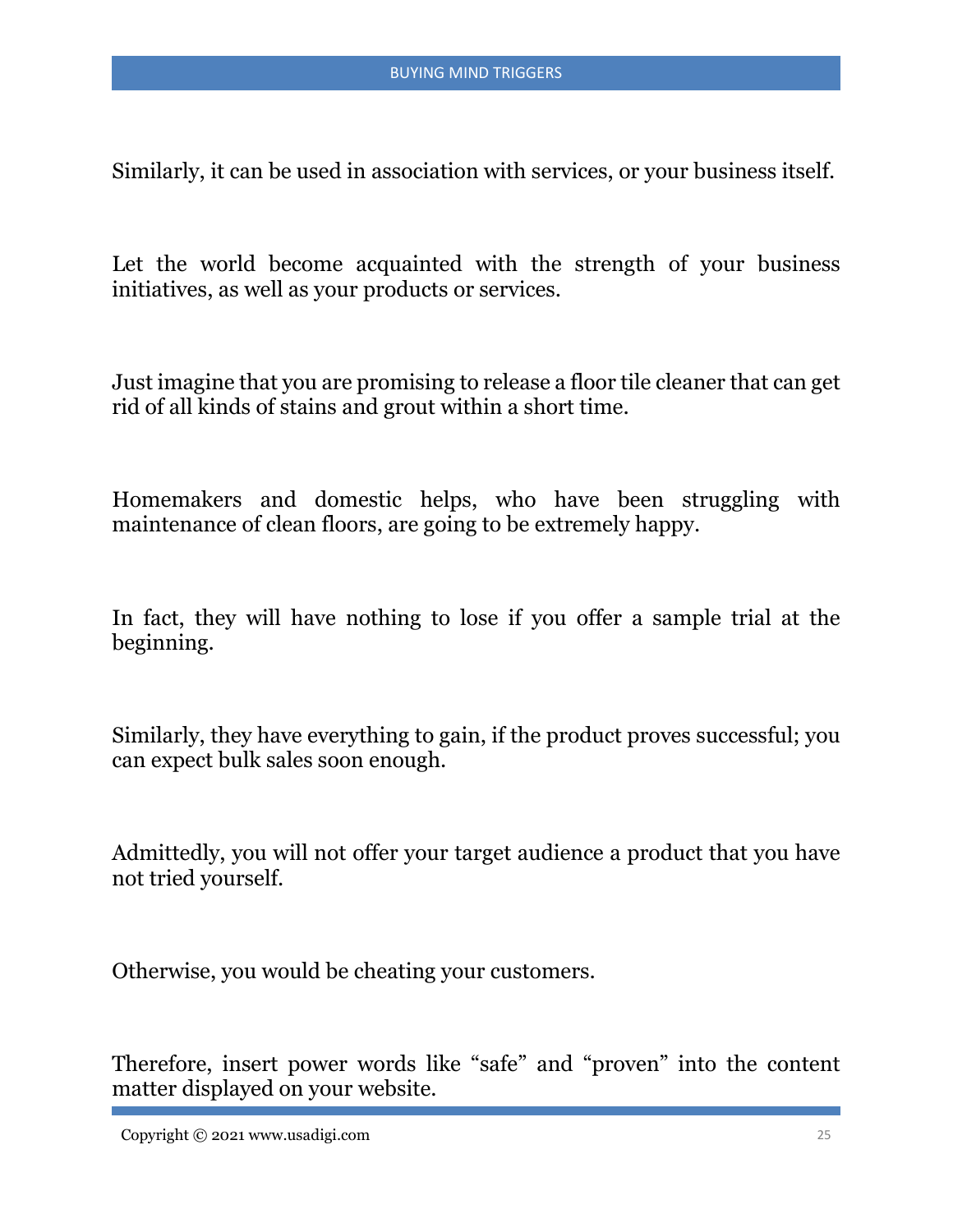By using the word, 'safe', you wish to indicate that the cleaner has no adverse effects on hands, clothes, or tiles.

By using the word, 'proven', you wish to advertise that you have used it yourself and found it effective. If there are others who have tried the novel cleaner too, invite their testimonials.

Do remember that no one wants to be used as a guinea pig for an experiment.

People are only convinced by the words and experiences of others.

Maybe, you could have a short article on how to clean tiled floors with the help of your new product. Add relevant images; they are more meaningful to the reader.

People love "How to" articles; that is why, Wiki How is so popular.

Additionally, offer a home demonstration for those, who are interested in knowing more about the product.

This would be a service. Hence, you would be combining product and service into a whole package.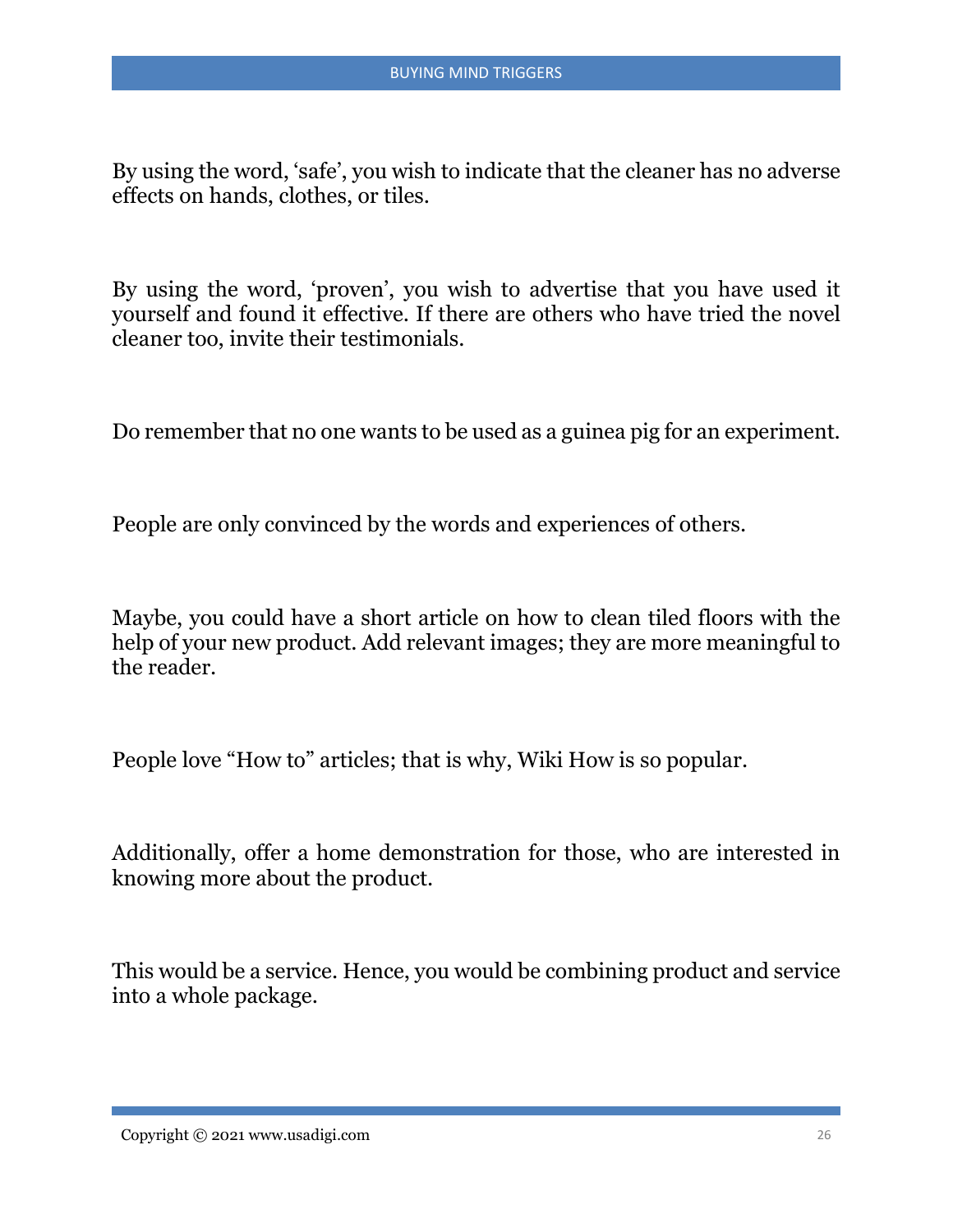Of course, the personal demonstration at home is possible only when the customer and you reside in the same city.

Otherwise, you may upload an audiovisual on your website, depicting a detailed demonstration.

Show yourself, as you explain what is happening. This should give enough confidence to customers to purchase your products and services.

You could even stress on the power word "save." People are always looking for ways to save on money, time and effort.

Explain to them that you can help them to save in several beneficial ways.

If they feel that your information makes sense, they will purchase what you are selling them without the slightest hesitation.

It would be worthwhile to utilize sentences like, "You need never worry again," "You can stop overpaying," and the like, in your advertisements or articles.

"Never" is a power word, that acquires greater meaning when combined with "save."

In case, you are convincing customers to purchase products or services that are linked to monetary benefits, or simply, money, you might want to emphasize on the power word "wealth."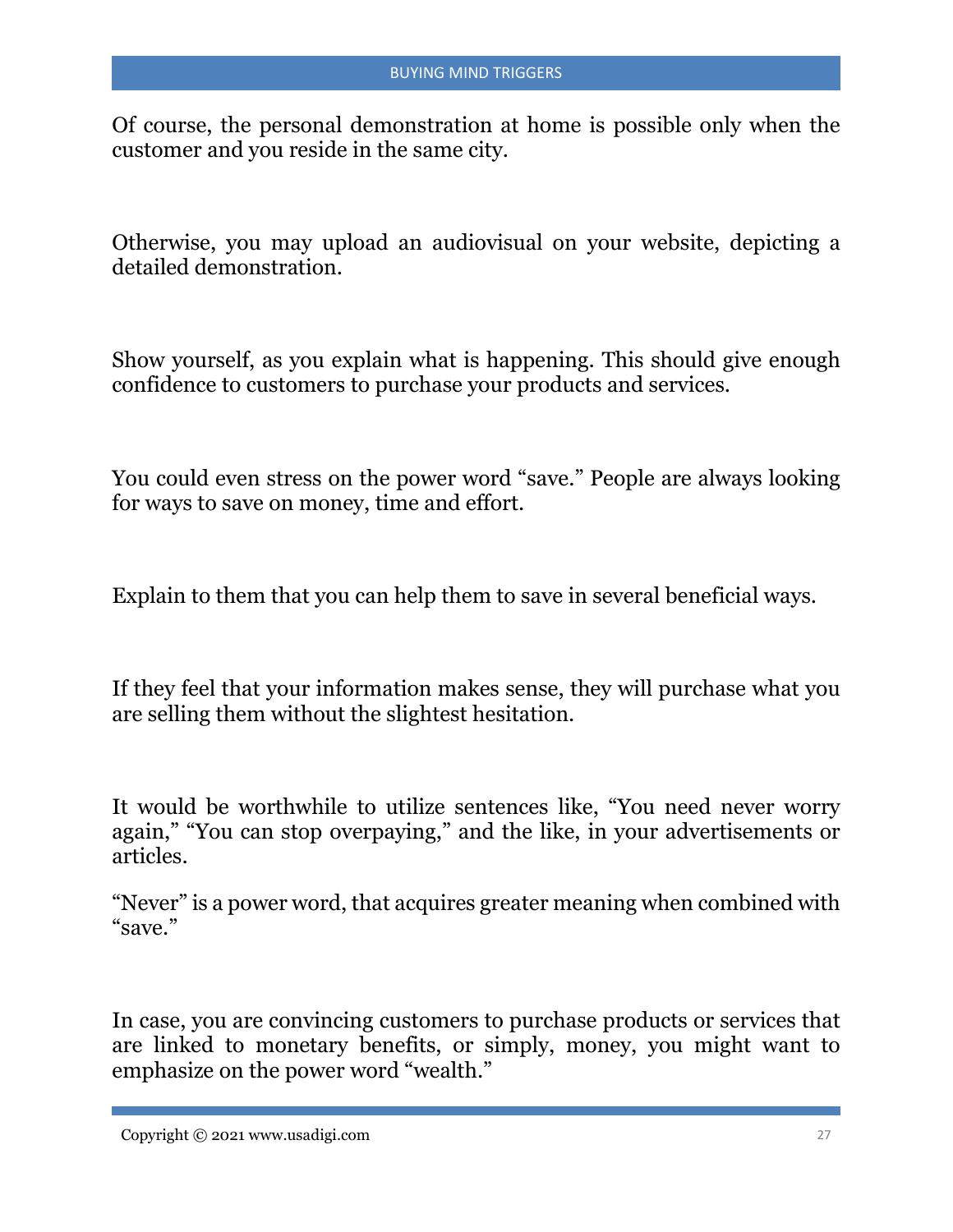You are well aware that the mere mention of wealth can make the eyes sparkle!

Hence, tell your customers that you have become rich; you would like them to become rich too.

After a few months have gone by, you may create a blog or forum for your customers. Invite them to share their opinions and feedback about the products or services they have received thus far.

After a couple of years, you may initiate a special club for those, who have been your loyal customers for a long time.

They have believed in your services or products, purchased them, and talked about them. They have even used the referral page to their advantage.

Therefore, they can be considered to belong to an "elite" club. Mention the details of the club and even list the names of members associated with it.

Newcomers may be tempted to work hard and join this club as soon as possible.

"Elite" is a power word that grabs the attention of people very quickly.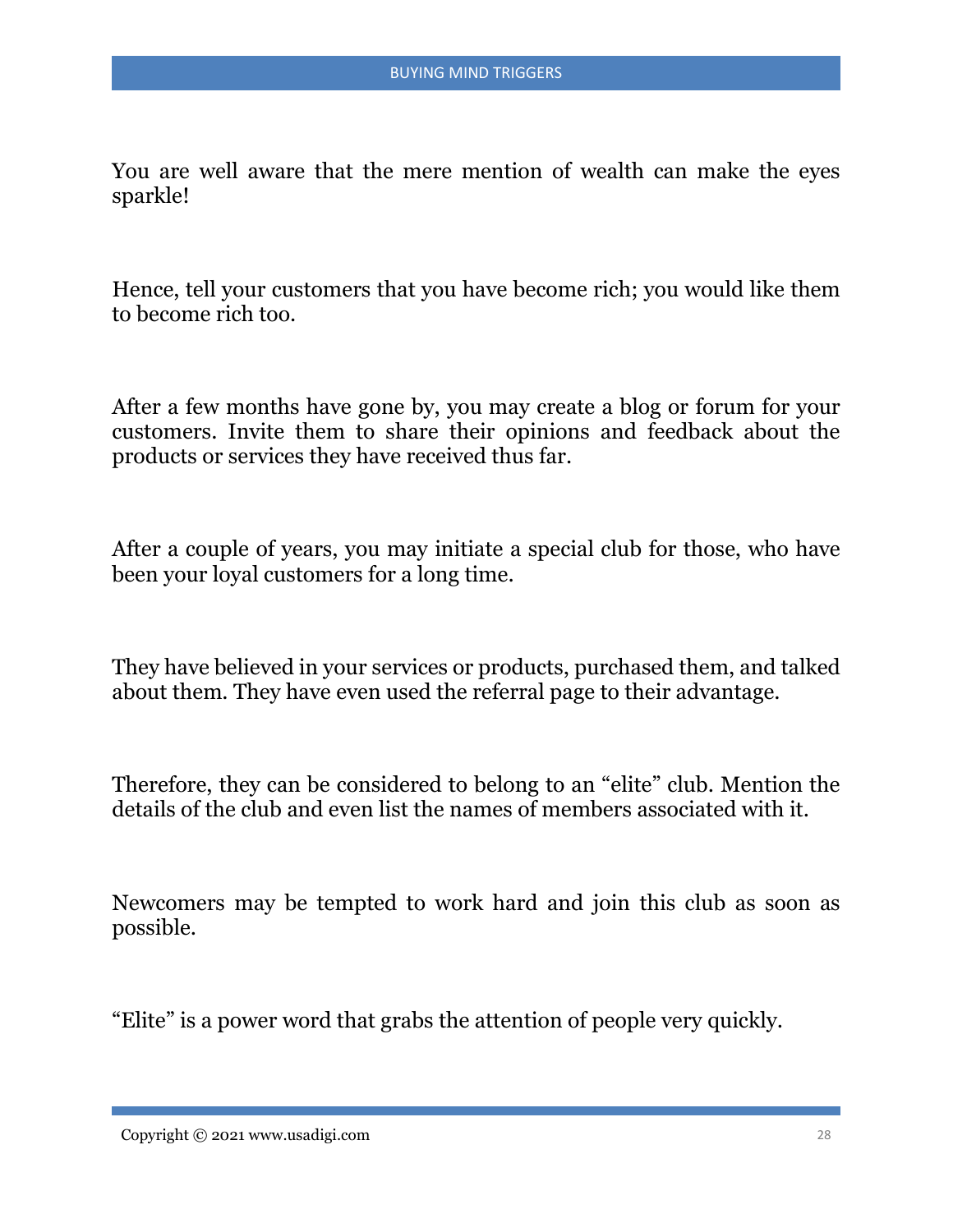You might even offer extra discounts, holiday trips after winning competitions launched by you, and so on.

Admittedly, every day becomes a learning experience for you.

Compile your day-to-day events in a journal.

Sometime in the future, you might create an e-book related to successful strategies for Internet Marketing.

You could even provide real-life experiences of how you used various power words to the best advantage.

A seemingly insignificant word can prove to be an excellent power word when added to the title.

**Do you know what the word is?** 

It is **"the."**

For instance, compare these two titles:

#### **"Four Solutions to Cleaning Tiles Successfully"**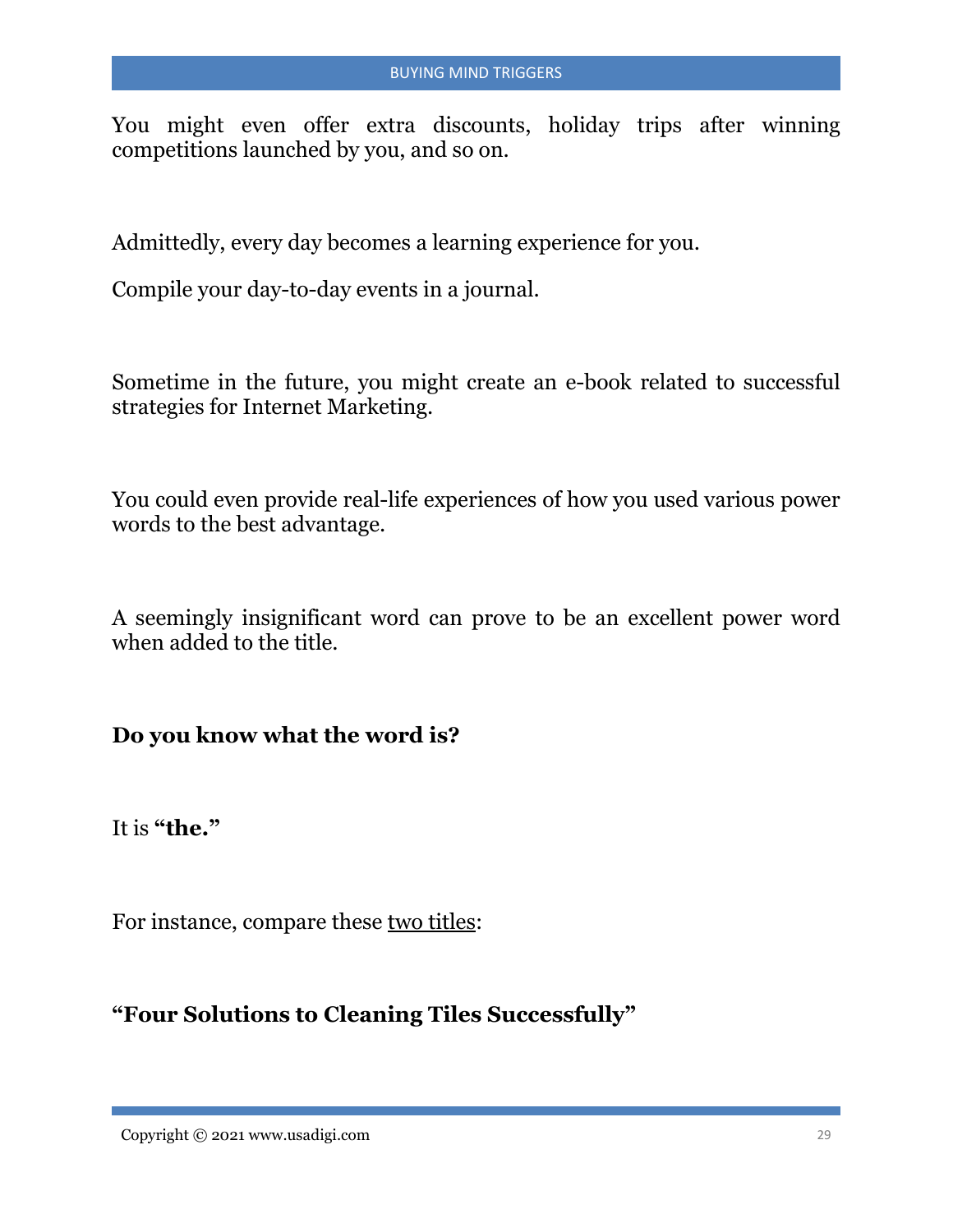#### **"The Four Solutions to Cleaning Tiles Successfully"**

Did you notice the difference?

The former suggests that these are not the only solutions; there are several others too.

The skeptical customer may even feel that your knowledge is limited.

Can you be sure that he/she will purchase your e-book?

#### **No, you cannot!**

On the other hand, the latter title suggests that you have the best remedies for a nagging problem; tiles can be cleaned only in these four ways.

Thus, you come across as a successful troubleshooter, who can handle any kind of issue successfully.

On the next page, I will share with you a list of power words you can use to help make your sales page or articles get you more sales or more sign ups, if used correctly.

I will also give you some examples to use in your Headlines.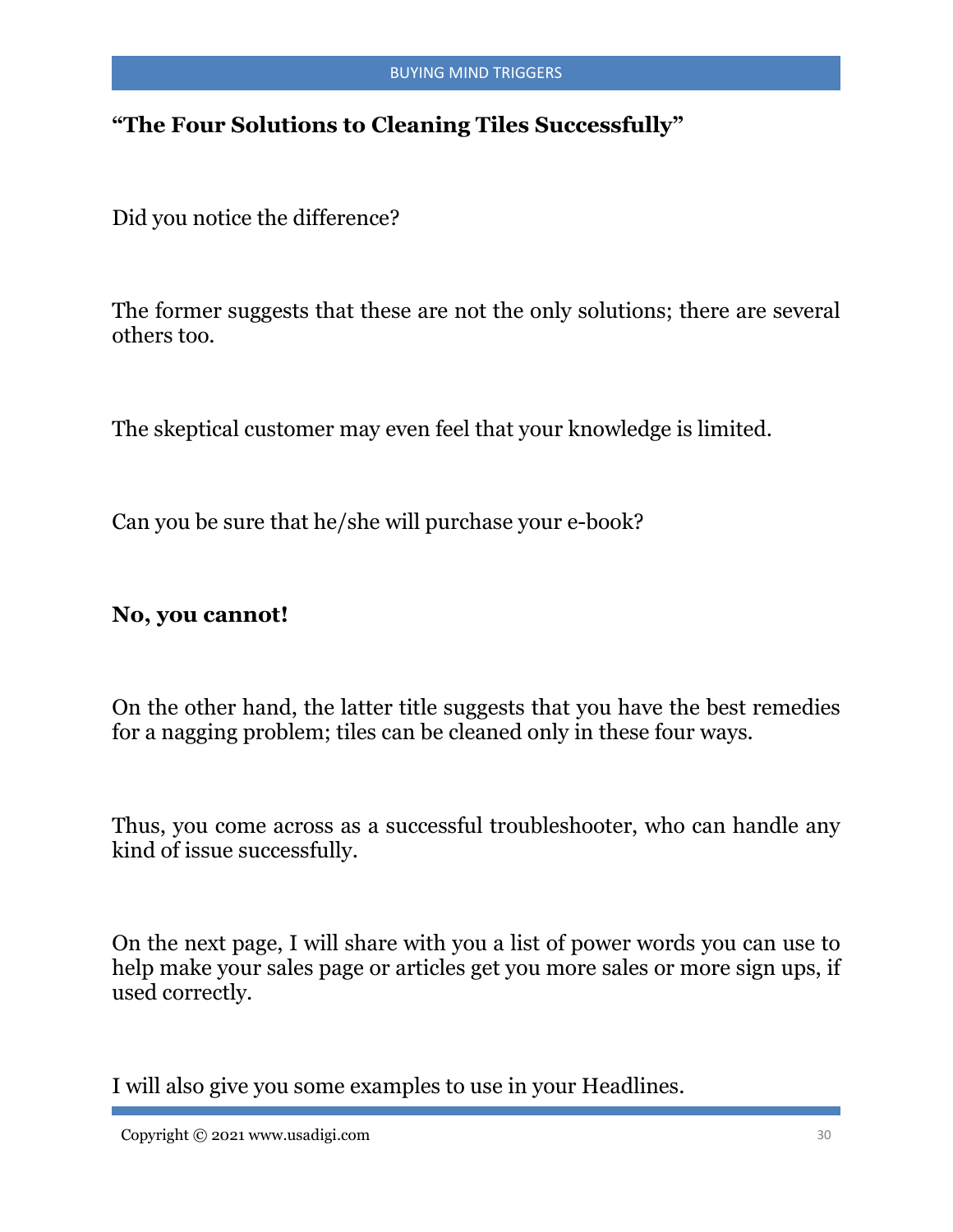#### **Chapter 6- Power Words List & Headline Examples for Internet Marketing**

# **186 Power Words For Selling**

**Source[: http://www.freereports.net/powerwords.html](http://www.freereports.net/powerwords.html)**

| free         | sale       | new          |
|--------------|------------|--------------|
| professional | guaranteed | special      |
| tested       | improved   | immediately  |
| limited      | simplistic | powerful     |
| big          | popular    | exclusive    |
| valuable     | how to     | endorsed     |
| unlimited    | discount   | fundamentals |
| under priced | suddenly   | perspective  |
| launching    | skill      | reduced      |
| better       | shrewd     | enormous     |
| spotlight    | useful     | survival     |
| largest      | colossal   | now          |

Copyright © 2021 www.usadigi.com 31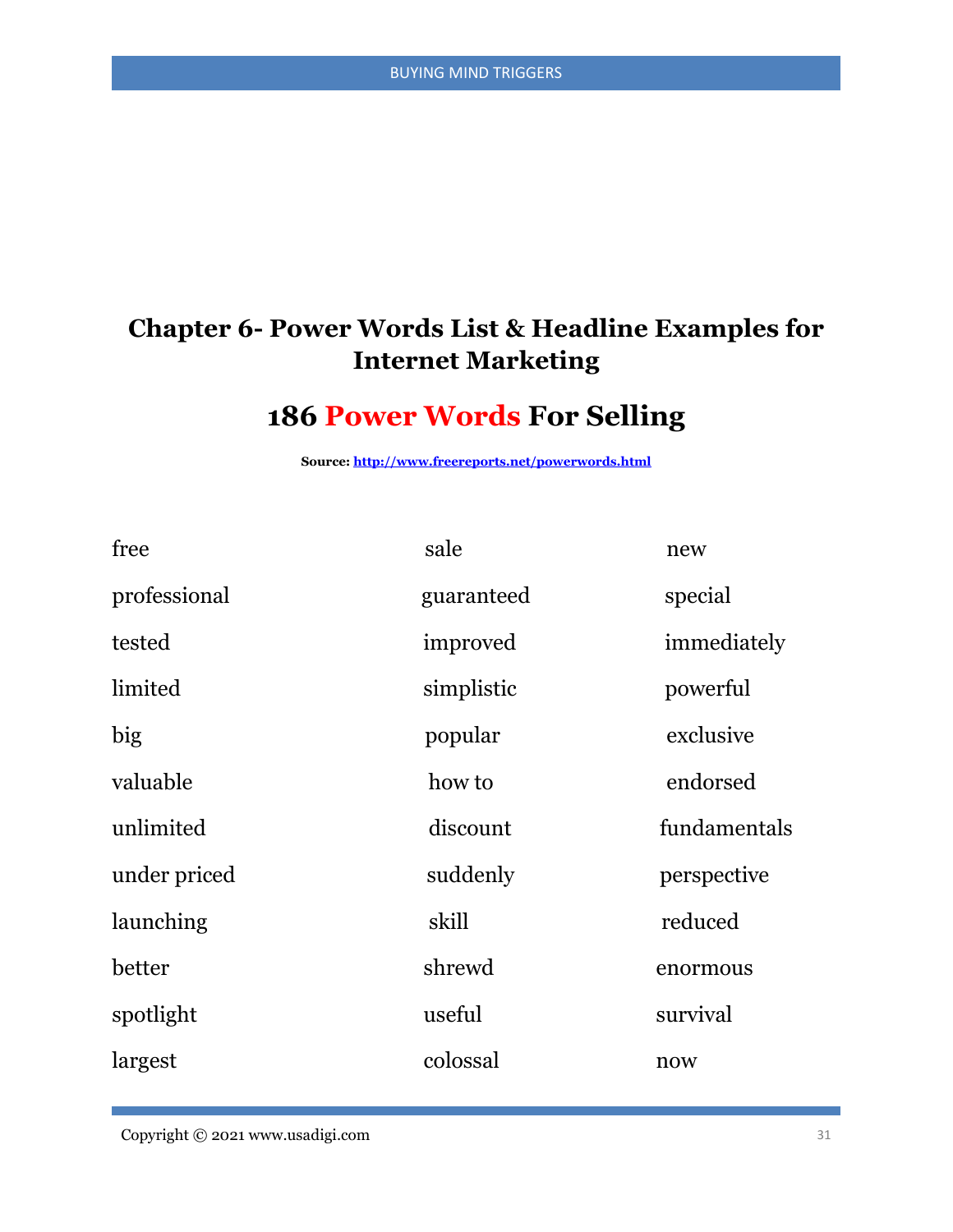#### BUYING MIND TRIGGERS

| unlock          | fortune     | authentic    |
|-----------------|-------------|--------------|
| announcing      | huge        | gift         |
| introducing     | practical   | focus        |
| wanted          | absolutely  | lowest       |
| interesting     | challenge   | lifetime     |
| highest         | expert      | advice       |
| the truth about | compare     | colorful     |
| affordable      | ultimate    | willpower    |
| attractive      | easily      | approved     |
| competitive     | full        | mammoth      |
| innovative      | it's here   | just arrived |
| sure fire       | soar        | beautiful    |
| crammed         | growth      | promising    |
| astonishing     | imagination | greatest     |
| high tech       | latest      | important    |
| urgent          | amazing     | exciting     |
| portfolio       | revealing   | sensational  |
| excellent       | remarkable  | obsession    |
| surging         | revisited   | unique       |
| bargain         | hurry       | daring       |
| pioneering      | destiny     | unsurpassed  |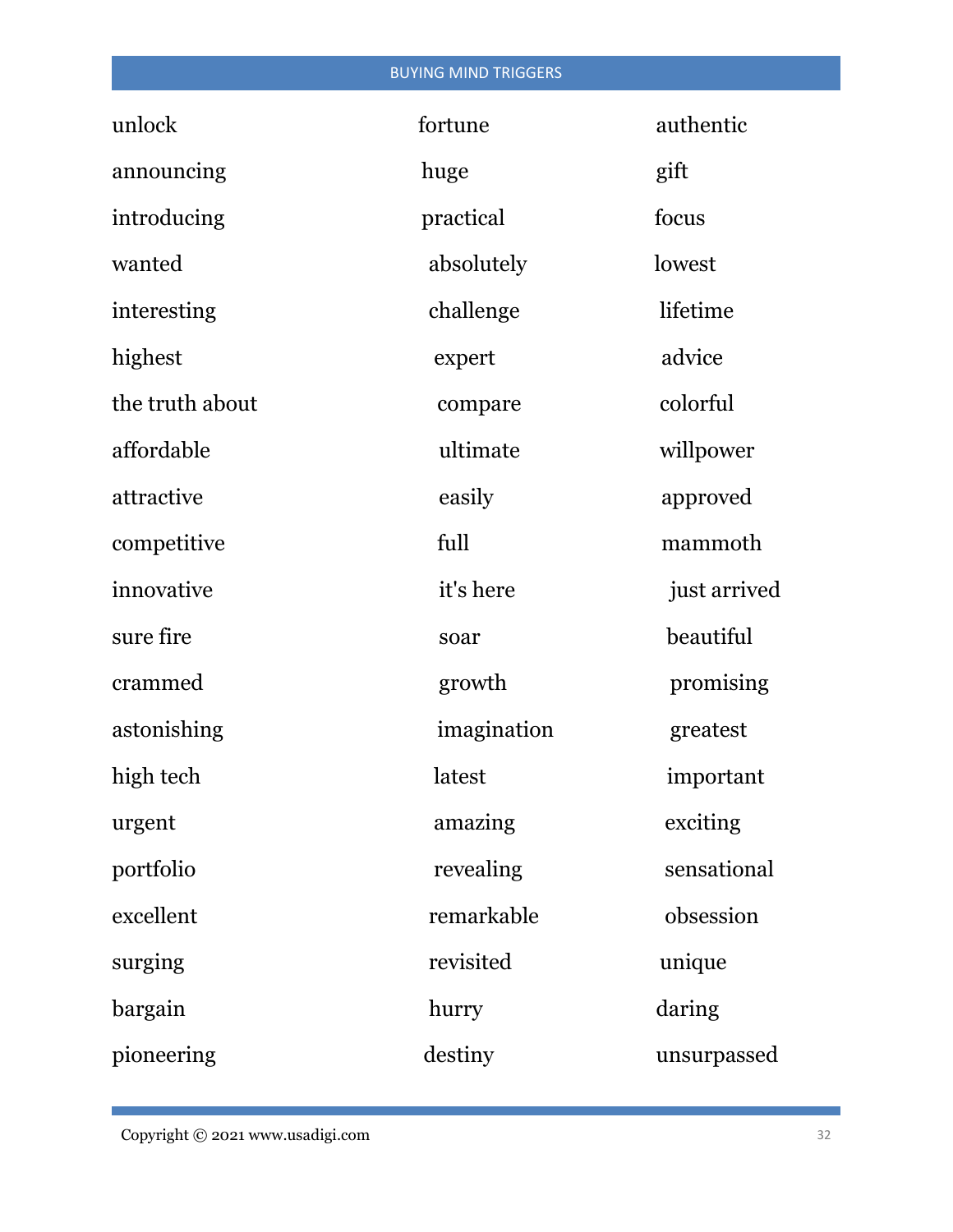#### BUYING MIND TRIGGERS

| genuine       | informative  | mainstream    |
|---------------|--------------|---------------|
| complete      | last chance  | exploit       |
| quality       | gigantic     | love          |
| lavishly      | reliable     | terrific      |
| breakthrough  | emerging     | profitable    |
| sampler       | noted        | <i>luxury</i> |
| unconditional | timely       | bonanza       |
| security      | refundable   | quickly       |
| revolutionary | personalized | miracle       |
| magic         | proven       | reward        |
| weirdsurprise | delighted    | simplified    |
| confidential  | sizable      | wonderful     |
| delivered     | secrets      | scarce        |
| alert         | famous       | strong        |
| unusual       | outstanding  | energy        |
| instructive   | liberal      | rare          |
| edge          | superior     | unparalleled  |
| fascinating   | compromise   | odd           |
| bottom        | line         | zinger        |
| tremendous    | helpful      | special offer |
| technology    | selected     | sturdy        |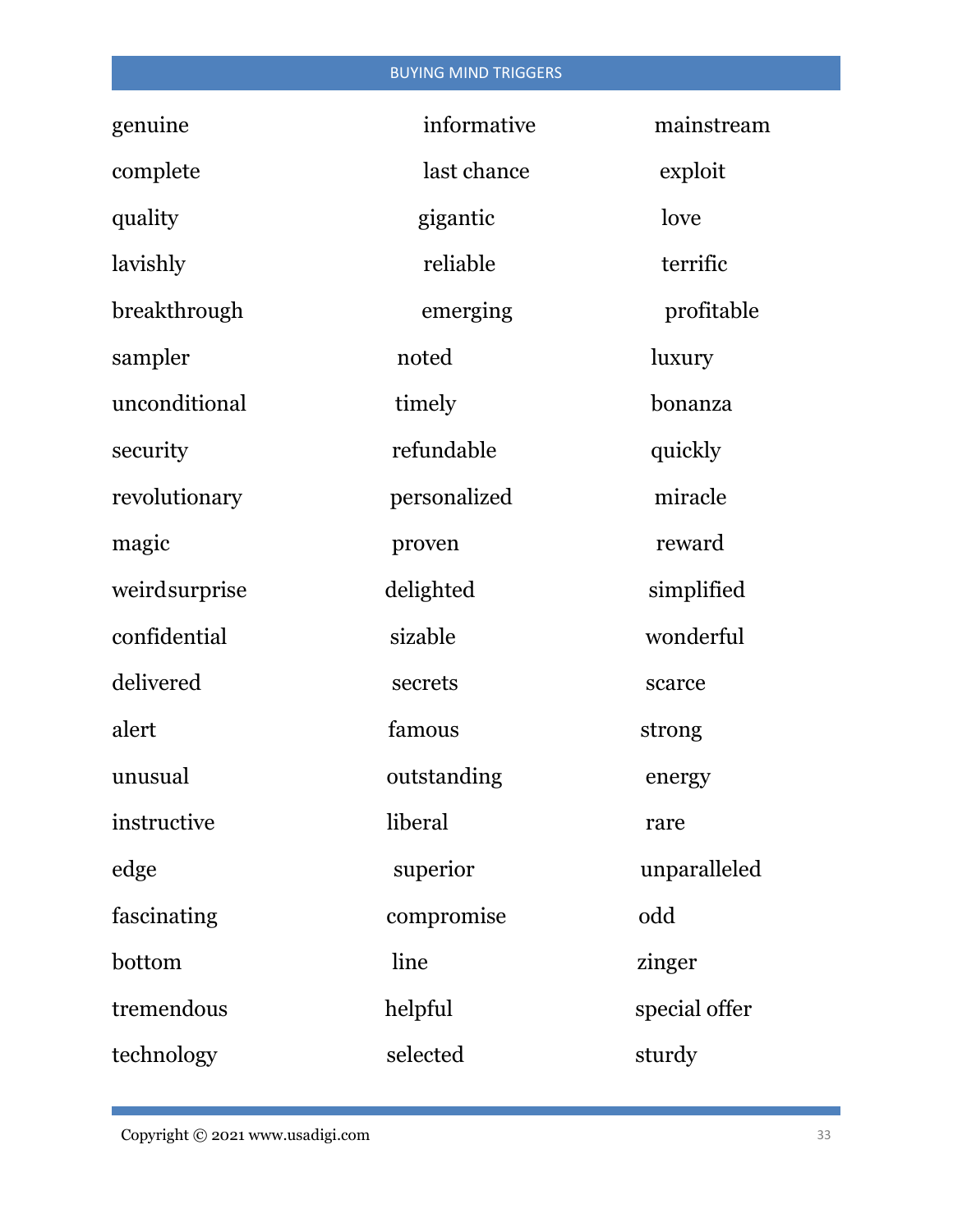| <b>BUYING MIND TRIGGERS</b> |            |                         |  |  |
|-----------------------------|------------|-------------------------|--|--|
| wealth                      | successful | opportunities           |  |  |
| monumental                  | startling  | quick                   |  |  |
| last minute                 | easy       | direct                  |  |  |
| simple                      | strange    | value                   |  |  |
| insider                     | download   | <b>Information City</b> |  |  |

# **Headline Examples**

# "How To Make \$50-\$100 A Day Selling Strange Things From Your Garage"

# "10 Ways To Profit From Facebook Without Spending A dime"

# "What Everyone Ought To Know About Creating A Solo Ad Before Spending One Red Cent"

# "Who Else Wants To Make \$100 A Day Doing Literally Nothing"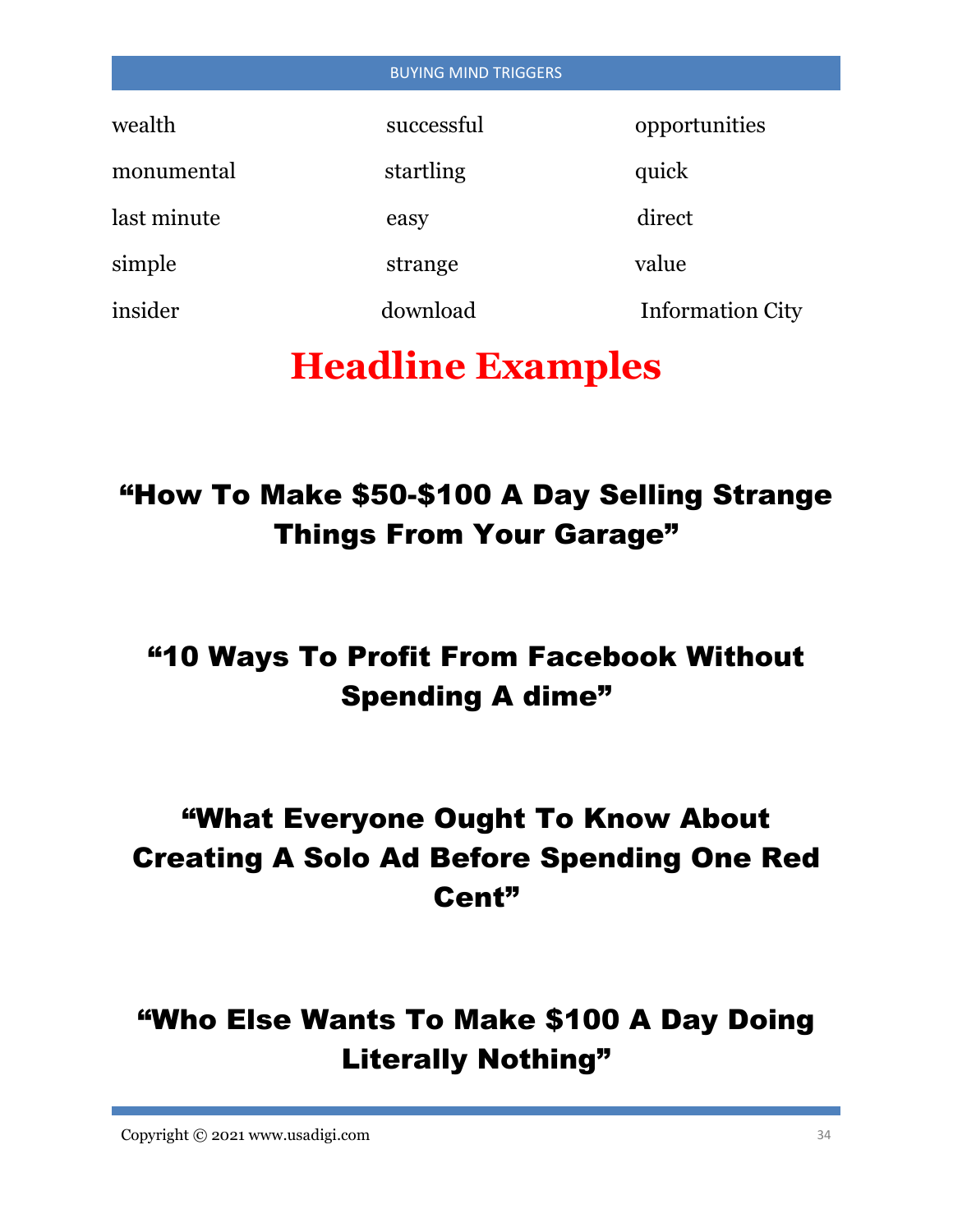# "How To Start Your Own Online Business Without Spending Any More Money Than You Already Are"

**Chapter 7- Headline Formulas for Internet Marketing**

- 1. How to yay without boo.
- 2. X ways to Y in Z.
- 3. What everyone ought to know about X.
- 4. Who else wants to X?
- 5. How to…

Use these techniques and it will sure give you some big advantages over your competition.

Till next time,

Ronnie Rokk Smith